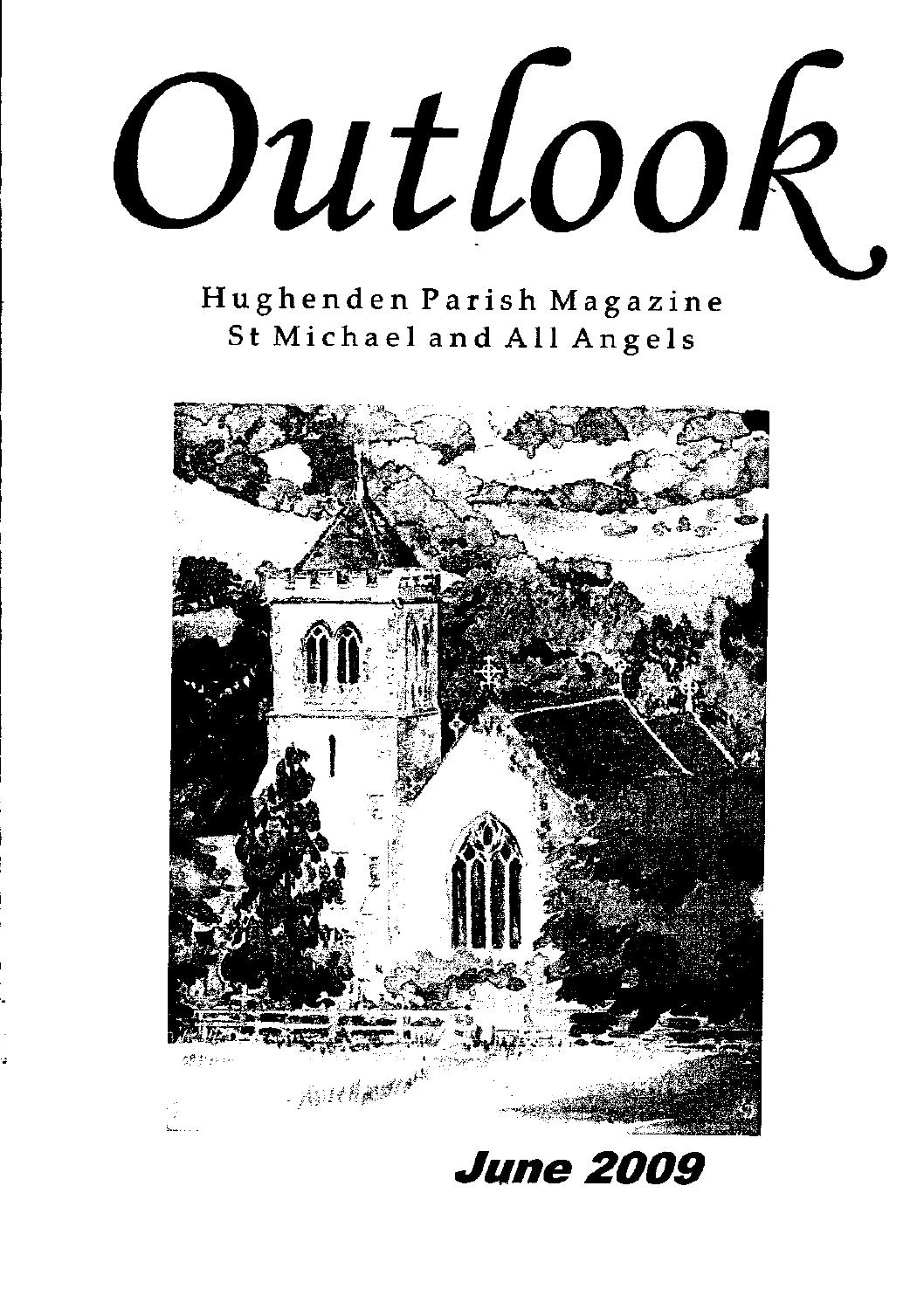## Welcome

The fact that you are reading these words suggests that you are a new reader of this magazine. Either you are a newcomer to this area or you ore o visitor.

If you are a visitor, we hope that you have enjoyed your visit to our church; thot you hove found it interesting, instructive ond conducive to proyer. lf you ore going io be here of one of our regulor service times, we hope that you will join us in the worship of God and we ask thot you toke our greetings bock to your own church.

lf you ore new to this Porish, we bid you welcome ond invite you to join us and share in the fellowship of God's family in Hughenden. This magazine gives details of the regular times of worship here. We hope that you will find something to meet your spiritual needs. The printed word is cold and remote and we would like to make personal contact with you, so please leave your name and address in the box of the bock of the church.

Whoever you are who reads these words, may God bless you, sustain you ond protect you, your fomily ond friends, now ond olwoys.

| Outlook                         |                                                                  |  |  |
|---------------------------------|------------------------------------------------------------------|--|--|
| Editorial team                  | Helen Byrne<br><b>Sylvia Clark</b><br><b>Geraldine Geers</b>     |  |  |
| Printing                        | Norman Pulley and<br>helpers                                     |  |  |
| Front cover picture             | Detail from a water -<br>colour painting by<br>Geraldine Fisher. |  |  |
| This magazine is priced at 50p. |                                                                  |  |  |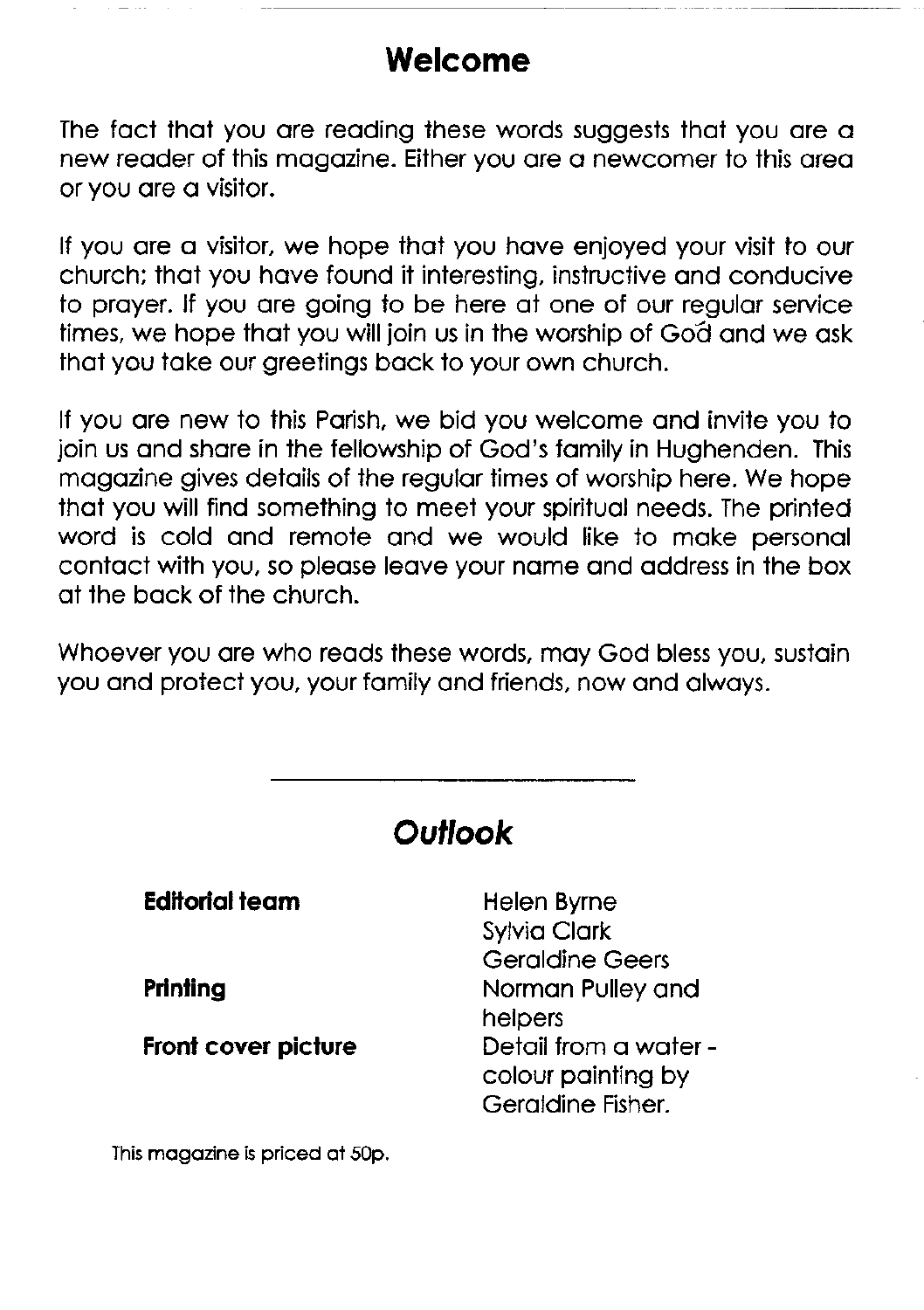## **June 2009**

#### Deor Reoders,

What an amazing Spring we have been enjoying in the countryside oround us! Afier such o dreory winter, both weother-wise ond in the economic world, the obundonce of blossom ond flowers hos



been so uplifting. We are so blessed to live in such a beautiful part of God's creotion!

A number of the congregotion olso enjoyed encourogement ond chollenges of Spring Horvest just ofier Eosier - see the comments of the young people ond others on poges l3 ond 21-2, ond moke sure you book promptly for next yeor if you wish to ottend - see poge 14.

While we were at Spring Harvest, our daughter and her family staved at our house. Living os ihey do in Birminghom, they love io hove opportunities to enjoy our rurol surroundings whenever possible. In my kitchen I have a pot into which I put various bits and pieces that I find lying around the house - odd buttons, items from Christmas crackers, hair clips etc. For some reoson my gronddoughters love turning it out to see what they can find. Sarah told me afterwards of the following incident with her four-year old, Estelle. After the usual exploration of the pot's contents, she found Estelle holding o little embroidered rose-bud motif (it moy hove come off o doll's dress). 'Mummy,' Estelle soid very eorneslly, 'lf I listen very carefully with my listening ear, I can hear Grandma talking to me, even when she's ever so far away.'

'Oh,' replied Sarah, 'and what do you think she might be saying to you?'<br>'My listening ear can hear her saying that she would like me to have this!' wos the immediote response. Needless to soy, Soroh ogreed thot Grandma might well have said that! At Spring Harvest we heard quite a lot obout moking ourselves ovoiloble lo listen to God. Someiimes lfeor thot whot I think moy be God speoking moy in foct be only my own wishful thinking. If only I could develop the 'listening ear' that is really ottuned to God's voicel lt would be helpful to hove feed-bock from oiher readers about how they have learnt to hear and recognise the voice of our Heovenly Fother.

I hope you enjoy this edition of 'Outlook.'

#### Geroldine Geers, Editor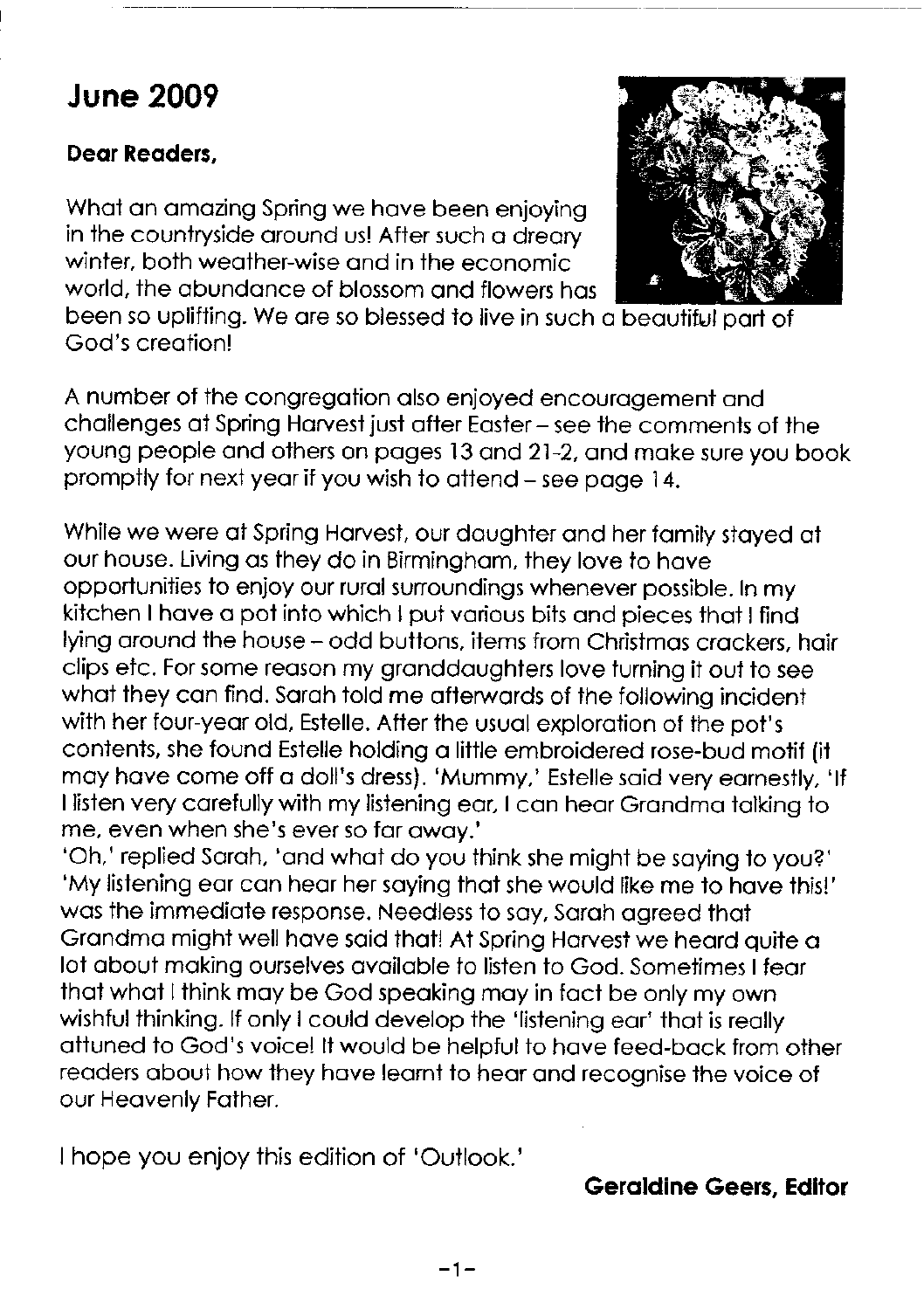# From the Vicarage June 2009

I hove written before obout my visits (alas, all too occasional) to the home of a relative in Devon. lt is on old Rectory dating back to the 17th century and until the early 1950's had been in the same family, a 'dynosty' of Church of Englond clergymen for over two hundred ond fifty yeors who possed the title of the porish down the generations father to son. By the time I came along, at the tail end of the 1950's, the Old Rectory was a working form, which mode visits doubly exciting: not only was it a mogicol ploce, but there were onimols ond froctors too! There were o few Jersey cows which were kept to provide milk for the household (these were milked by hond every doy) ond from which omozing Devonshire clotted creom wos mode. I used to spread it on my toast ond mormolode ond put dollops of it on my cereol! (Those were the doys of my slim, trim childhood.) There were hens, horses ond pigs. Looking bock, I om not sure obout the pigs os most weren't whot todoy we would coll 'free range' - the majority were bred and then fattened under cover.

There wos plenty of spoce for the onimols ond conditions were good and I have no doubt thot they were bred ond reored with the highest posslble stondords of core, but growing up it dawned on me that ogriculiure, stripped of its romoniic bucolic imoge, is essentially an industry and that pigs, os is indeed true of ony onimol, were not octuolly designed to live their lives under cover. I remember controsting these indoor pigs with the onimols thot I used to see in the fields sunounding the opiiy

nomed villoge of<br>'Swincombe'

in the South **Chilterns** 



which was near where Hived. It seemed strange at first: I had only ever seen pigs under cover but these onimols hod ocres of downlond to room ocross ond lived in wonderfully nomed 'pigloos'.

Where is this oll going? Well os I write there is talk of a risk of a pondemic from swine fever. Some voices ore soying thot the flu virus is not os serious os first thought ond it is showing signs of subsiding whilst others ore saying that it still could mutate ond become more serious. Let's proy ond hope not. I hove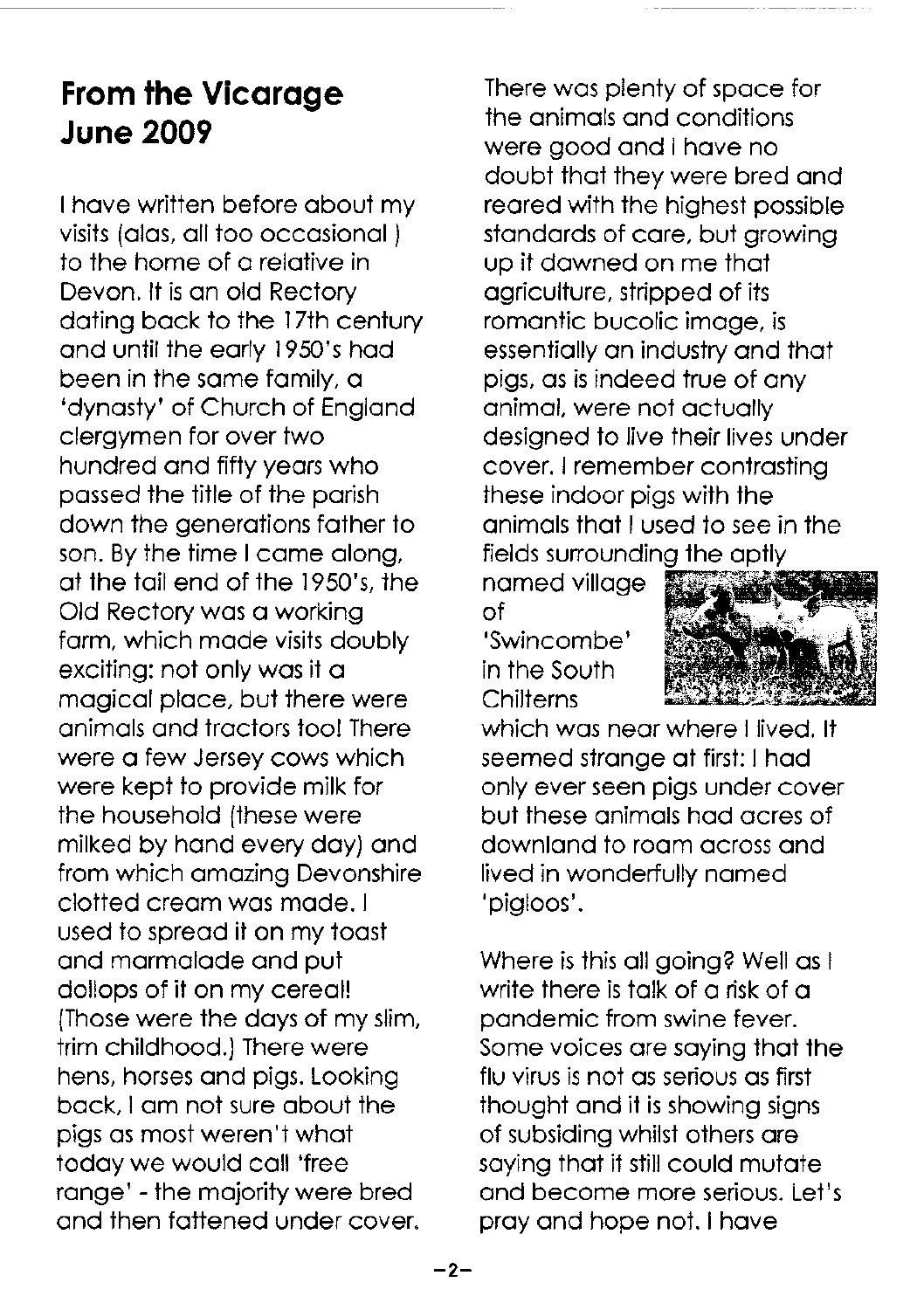signed up to a web petition site called 'Avaaz' - I have found it to be a useful source about immediate issues. Its site about swine fever makes interestina reading. They suggest that evidence is pointing to a giant factory farm in Mexico owned by an American multinational corporation as the outbreak of the swine fever. This is industrial farming on an epic scale and it is spreading. Obviously the corporation named are rigorously denying any connection between their pias and the flu. However, as Avaaz states - 'experts from the European Commission and the food and agriculture association of the UN have cautioned that the rapid move from small holdings to industrial pig production is in fact increasing the risk of development and transmission of disease epidemics. The US Centers for Disease Control and **Prevention warn that scientists** still do not know the extent that infectious compounds produced in factory farms affect human health'. Avaaz also suggests that 'Studies abound of the horrific conditions endured by pigs in concentrated large-scale operations, and the devastating economic impact on small farmer communities of

bloated large-scale operations. (This corporation) itself has already been fined \$12.6m and is currently under another federal investigation in the US for toxic environmental damage from pia excrement lakes."

To me it makes sense. We have long known that if we play with nature, nature will bite back. We now know that there is a very delicate relationship between how we live as humans on the earth and the earth we live on. Our food is not simply a matter of what we eat. In recent years we have heard of 'food miles' and the environmental impact that results. We also know that what we consume has major implications for those who produce it. It is a question not only of nutrition, or of animal welfare, though these are important questions, but also of justice. Hence we have seen the welcome rise of the fair trade movement (which we as a church wholeheartedly support). These are very biblical, deeply Christian concerns. We would do well to read from Isaiah speaking out the word of God '...Is this not the fast I require: to loose the fetters of injustice, to untie the knots of the yoke, and set free those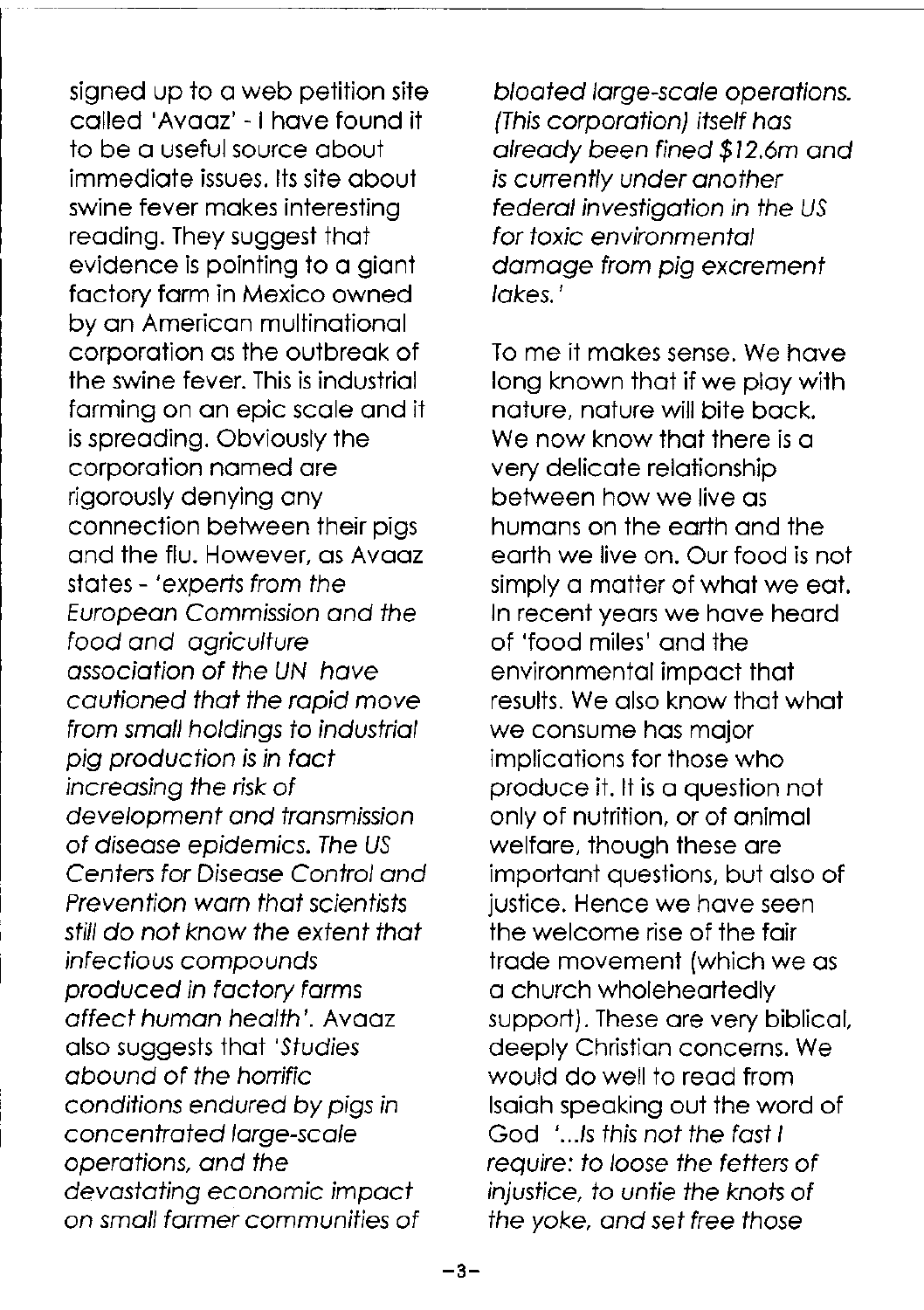who are oppressed, tearing off every yoke? (Isaiah 58:6). This talks about justice to people. I think, though, that it has application for justice to the whole of God's creation.

The questions behind the concerns about the pandemic are not simply questions about what we must do to minimise the risk of catching it, they are also questions which relate to how we are stewards of the earth and its resources. In this case it is about the conditions animals are kept in to provide cheap bulk food and the consequences that result. Avaaz has produced a petition (which I have signed) to be sent

to the world health organization: 'We call on you to investigate and develop requigitions for factory farming in accordance with public health safety standards. Food production must be requiated to ensure global health security.' Yes indeed, and bevond this are the economies which are ruined and wrecked when the 'big boys' move into town.

Who would have thought that pias could have caused such a stir? It all seems a long, long way from a small farm in North **Devon!** 

Simon



#### Sunday 14th June 6.00 - pm in the Church.

For some time now I have been thinking about an alternative evening gathering to take place once a month instead of Sung Evensong. I did make some attempt to look at it but was not happy about the direction it was taking. So a get together was convened of those who expressed an interest in making it happen: John Smit, Irene Cretchley, Tony and Jacky Sackville, Jim and Anne Long, Mike and Anne Dean and myself. What we have come up with is a very simple structure. We are not producing another 'order of service' and so there will be little formal liturgical input. Rather we have looked at the 'core values' of the event and what we would like to see in it. We believe that there should be Space: time to reflect and prav: Worship: time to praise; Sharing: time to tell what God has been doing in our lives; Word: a Biblical theme presented in a variety of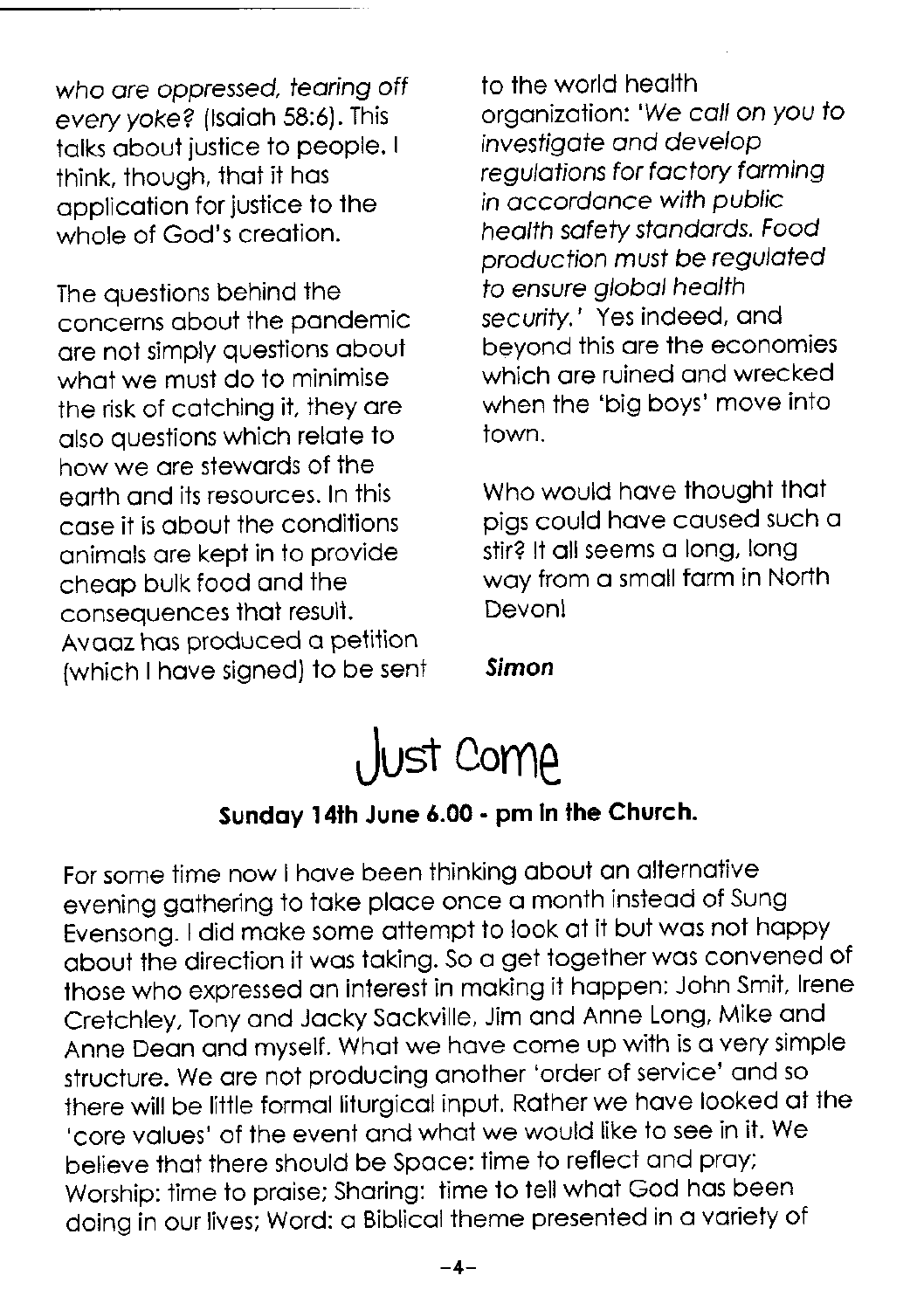woys, possibly with the opportunity to osk questions; Proyer: on opporiuniiy to breok into groups to proy with eoch other ond proy for eoch other; ond finolly Lingering: on opportunity to purposefully stoy and 'be' together.

We are calling the event 'Just Come' (I pinched the title from something I came across from another church to use as a working title ond it seems to hove stuck) ond we ore piloting the event on Sundoy l4th June of 6.00pm. For this first session we ore going to use some input from o very inspirotionol Christion teocher colled Rob Bell ond the theme is entitled 'Breothe'. Intrigued? Well then, Just Come! Slmon Cronk

|      | The Lectionary - June 2009                                                                                                                                                             | 8 am                                        | <b>Readers</b><br>9 am              | $10.30 \text{ cm}$                       |
|------|----------------------------------------------------------------------------------------------------------------------------------------------------------------------------------------|---------------------------------------------|-------------------------------------|------------------------------------------|
| 7th  | <b>Trinity Sunday</b><br>Isaiah 6, $1 - 8$<br>Romans 8, 12 - 17<br>John $3, 1 - 17$<br>Evensong:<br>Psalm 104, 1 - 10<br>Ezekiel 1, 4 – 10 & 22 – 28a<br>Revelation 4                  | J.Dauncey D.Hamley<br>P Hynard<br>Celebrant | <b>V.Stattersfield</b><br>Celebrant | C. Comley                                |
| 14th | 1st Sunday after Trinity<br>Ezekiel 17, 22 - end<br>2 Corinthians 5, 6 - 17<br>Mork 4, 26 - 34<br>Psalm at 9am: 92<br>Evensong:<br>Psalm 39<br>Jeremiah 7, 1 - 16<br>Romans 9, 14 - 26 | J Wilson<br>D.Godfrey<br>Celebrant          | <b>E.Sadler</b><br>L.Stallwood      | C.Mettem<br><b>J.Mettem</b><br>Celebrant |
| 21st | 2 <sup>nd</sup> Sunday after Trinity<br>Job 38, 1 - 11<br>2 Corinthians 6, 1 - 13<br>Mark 4, 35 – end<br>Evensong:<br>Psalm 49<br>Jeremiah 10, 1 - 16<br>Romans 11, 25 - 36            | N.Chalk<br>A.Stacey<br>Celebrant            | J.Cornwall<br>K.Moxham<br>Celebrant | Informal<br>Service                      |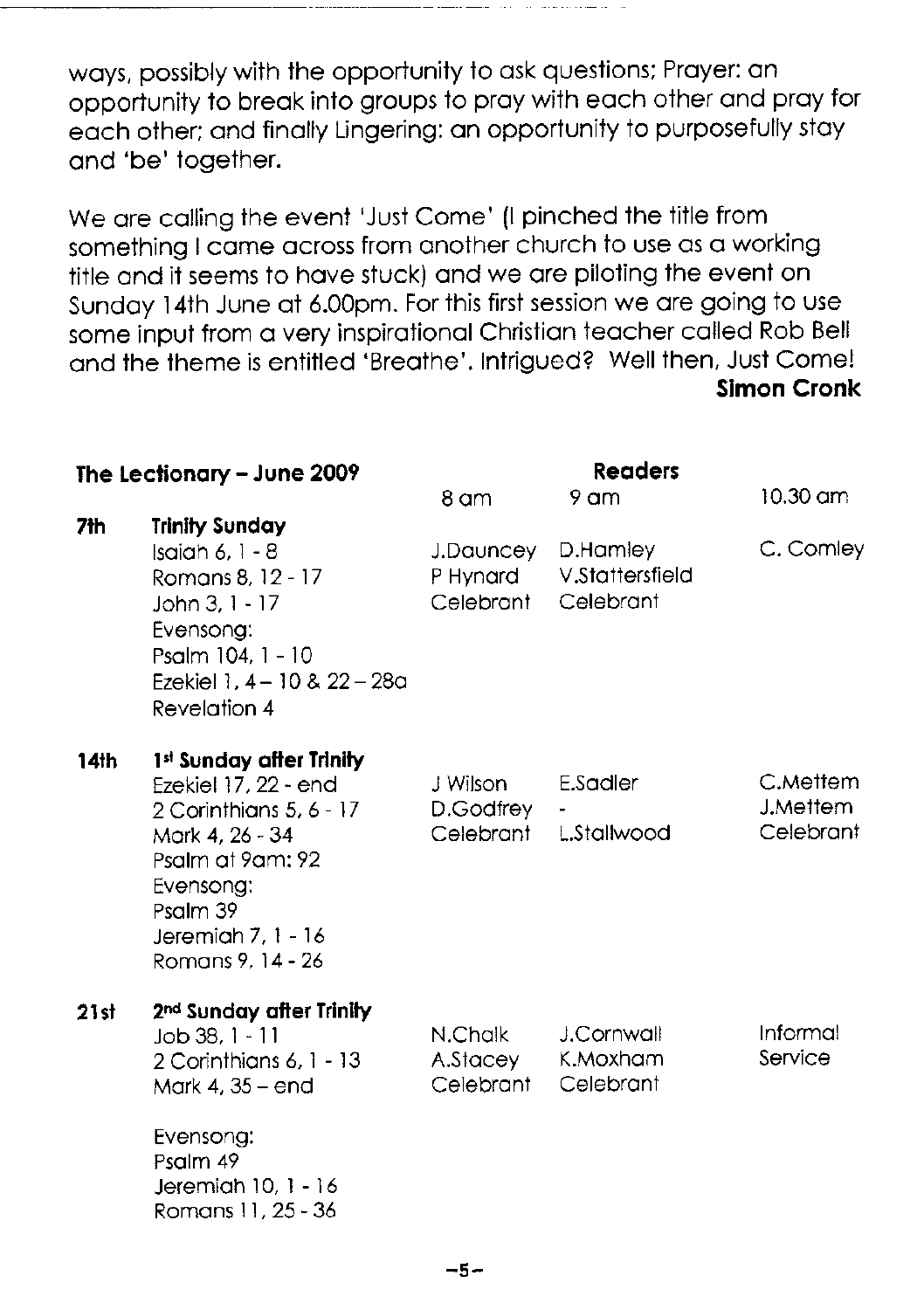| 28th | 3rd Sunday after Trinity    |                   |           |
|------|-----------------------------|-------------------|-----------|
|      | Lamentations 3, 22 - 33     | A.Johnson L.Smit  | N.Pulley  |
|      | 2 Corinthians 8, 7 - end    | A Jaycock -       | R.Pulley  |
|      | Mark 5, 21 - end            | Celebrant S.Brice | Celebrant |
|      | Psalm at 9am: 30            |                   |           |
|      | Evensong of SS Peter & Paul |                   |           |
|      | Psalms 66 and 67            |                   |           |
|      | Ezekiel 3, 4 - 11           |                   |           |
|      | Galatians 1, $13 - 2$ , 8   |                   |           |

# **Communicants - April**

| <u>Sundays</u>                | <b>Weekdays</b>          |    |
|-------------------------------|--------------------------|----|
| 5th $37 + 57 =$<br>-94        | <b>Holy Week Monday</b>  | 16 |
| $12^{th}$ 51 + 67 + 154 = 272 | Tuesday                  | 15 |
| 29<br>19th                    | Wednesday                | 14 |
| $26th 41 + 87 =$<br>- 128     | Maundy Thursday          | 49 |
|                               | 25 <sup>th</sup> St Mark | 8  |

# **Faster Fireworks**

In the April 'Outlook' I wrote, in passing, about Easter Vigils and how they are kept. With our Easter celebrations still fresh in my mind here, I heard from Richard Stallwood of his and Louise's (second) celebration of Easter experienced in Corfu - the weekend of 19 April - obviously! His long disclosure by 'phone led me to suggest that Louise might write an article for us. It is printed below.

It reminds me that Common Worship invites us to make a proper party of the Vigil. "All the resources of the church are used to celebrate Christ's resurrection." it savs in one place; and I do know of one church where champagne and fireworks are resources used.

Given our Western church's penchant for solemnity on Good Friday, I'm not sure we should quite do the Orthodox thing on **Arthur Johnson** that day! It's food for thought.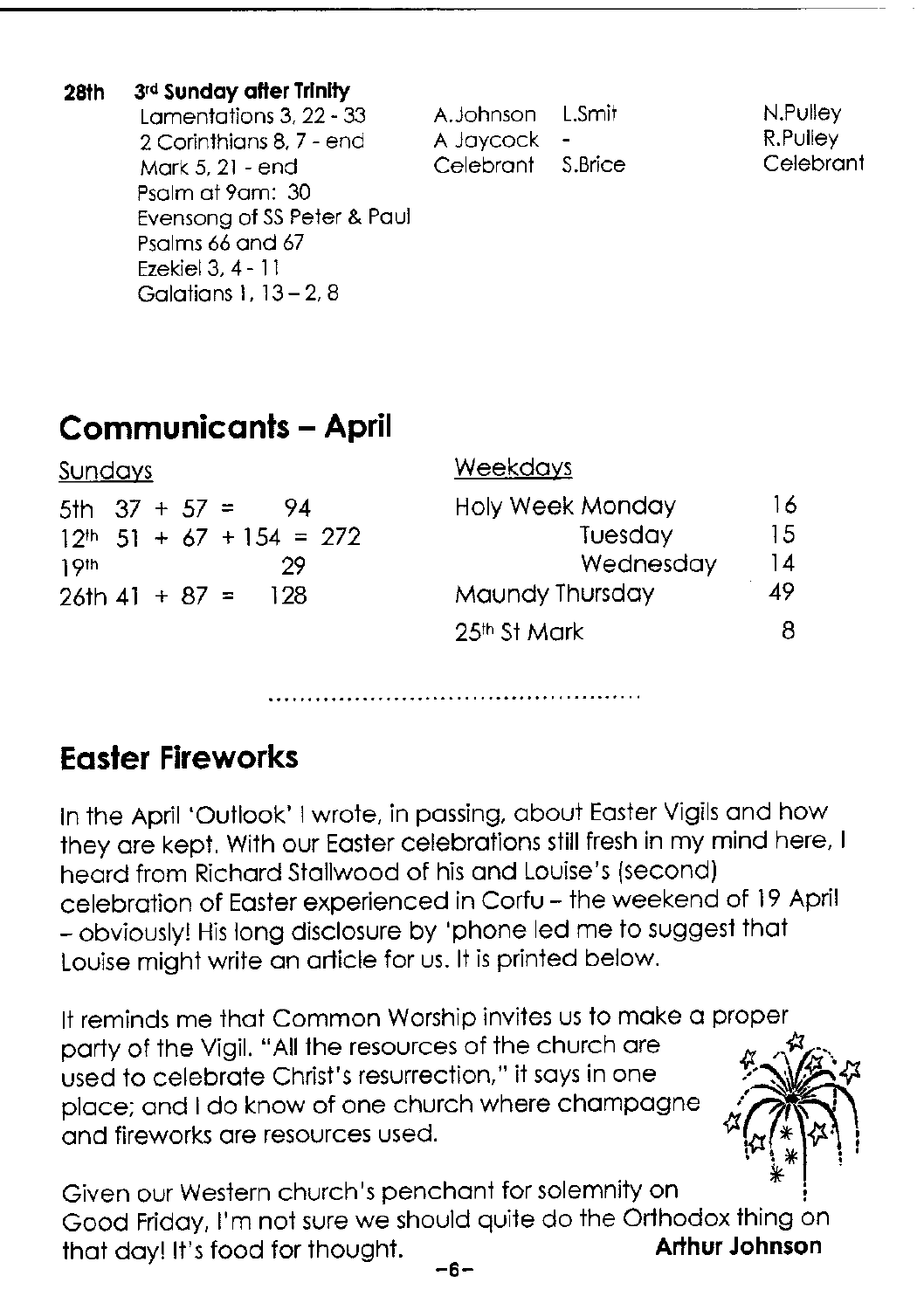# Eosler in Crele

We were fortunate to be visiting Crete this year at the same time as the Greek Orthodox Church celebrated Easter. It was a wonderful experience ond we were very pleosed to hove two Eosters in two weeks. There can be up to a month's difference between the Greek Orthodox Eoster ond ours

We arrived in the small village of Elounda, on the east coast, on Tuesdoy of their Holy Week ond when we visited o toverno thot evening the owners, who were by chonce English, were eoger to iell us obout the celebrotions so thot we did not miss them. As we walked back from the taverna at 9.30 we passed a tiny church; inside the priest was reciting something and this was broadcast to the area by loudspeakers. We are not sure what it was but the same happened on the next two evenings for at least three hours and during the doy on Good Fridoy.

The village had at least three churches: a large building in the main squore, the smoll church we hod first possed ond the hotel complex also had a tiny chapel. Throughout Good Friday these were all visited by people going in ond out. They were oll decoroted with flowers ond people were buying wreoths from the florists during the doy. Children were ploying outside ond throwing fire crockers around, although this should not have happened until the evening.

As we wolked through the hotel grounds in the evening, crowds were gothered oround the hotel's chopel listening to o group singing ond the priest wos there olso.

The moin event storted of 9.30pm in the squore. This wos pocked with people of oll oges ond storted with exceptionolly loud red fireworks being let off. Then followed o silent group of children corrying wreoths, two boys, in block ond gold robes, who were ringing bells ond topping o guiro, o crucifer, thurifer ond four men carrying on their shoulders a large 'bier' completely made of purple ond white flowers. This wos decoroted of eoch corner with smoll crowns and a large crown in the middle. Silent men followed with a priest, in block vestments, reciting from o book ond then behind him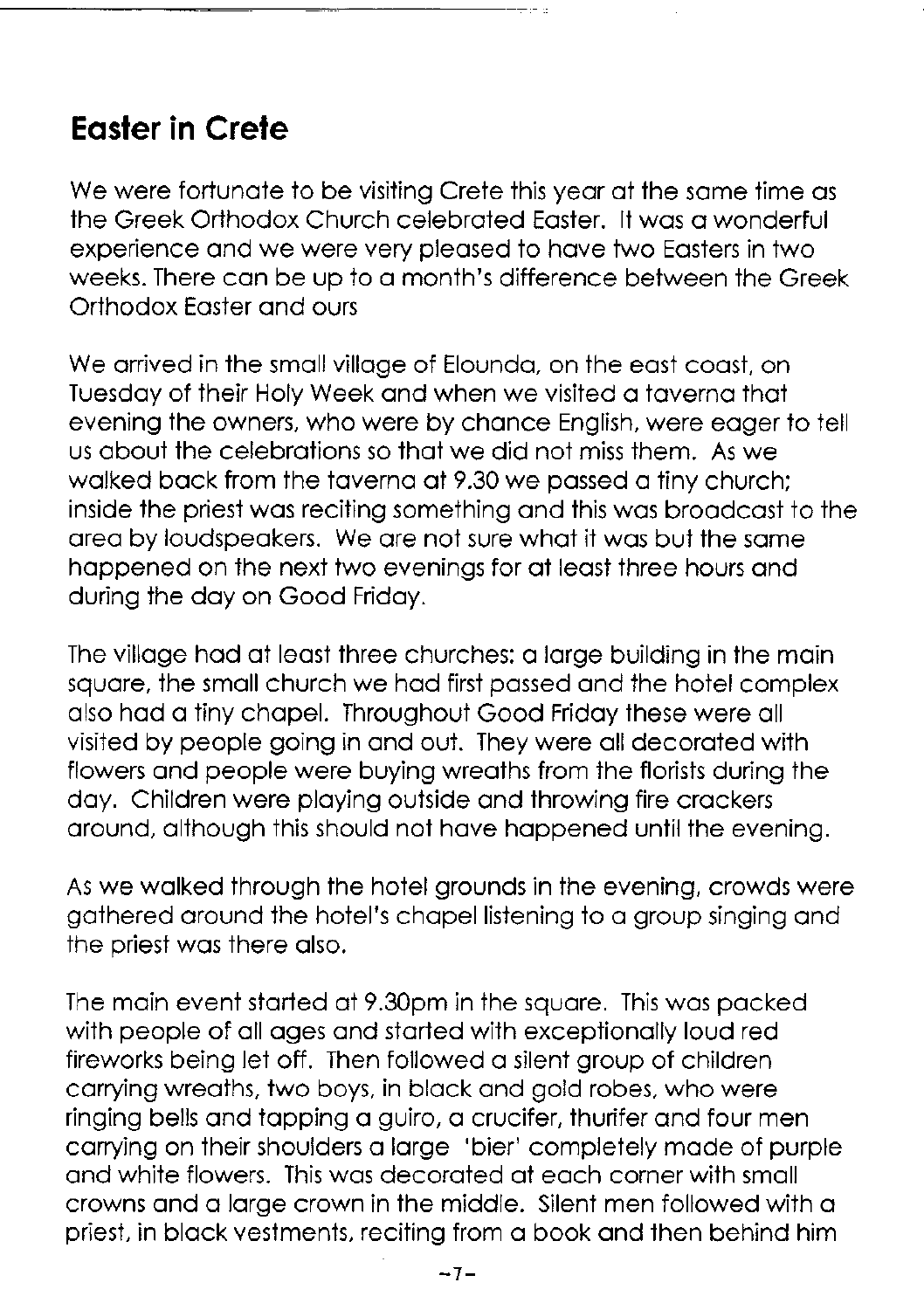was a richly dressed priest, with gold and black robes and a mitre, who was surrounded and followed by hundreds of families, many with pushchairs, all talking loudly and laughing. A great contrast to the beginning of the procession, which hod been quite solemn. We stopped to wotch ond woit for its return os we hod been iold thot ii would turn round of the smoll church ond return to the squore. All the time people were letting off reolly loud fireworks. After it hod possed by ond the police ollowed cors through we continued our wolk to the hotel only to meet onother procession leoving the smoll church with onother 'bier', thurifer ond crucifer ond priests. However, this procession wos led by o group of young girls dressed in white robes and the reciting was by two ladies. This procession of about 100 people wos much noisier ond slower os the golden robed priest stopped at many houses to bless the occupants who had come to the gate. We were told that people had to pay for this blessing. On the pillors of the houses ond the wolls of the fields there were incense burners which a lady seemed to extinguish as the procession went post. As the procession reoched the edge of our hotel ond it wos 11pm we decided not to follow it back to the church.

On the Soturdoy morning we went into o neorby town to visithe cothedrol. There were hundreds of people oll over the squore ond going in ond out of the building. I pushed my woy in to see thot people were queuing to reoch the priest who wos blessing them. All oround the church were boskets of broken up bogueties from which people helped ihemselves, wolking off with the breod, mony eoting it os they went olong the street. When we returned in the ofternoon the cathedral was empty. While we were in the town we were given two ribboned candles and two small chocolate Easter eggs and wished a Happy Easter. As it was so hot we had to eat the eaas immediotely ond protect the condles from bending in the sun. Sitting overlooking the horbour we could see the effigy of Judos lscoriot mode from strow ond hung from o noose reody to be burnt thot evening.

On returning to the hotel we were given yet more long red ribboned candles for the service at 11pm. At the taverna the owner presented us with condles she hod bought of the coihedrol in cose we did not have any and she also gave us two red dyed hard boiled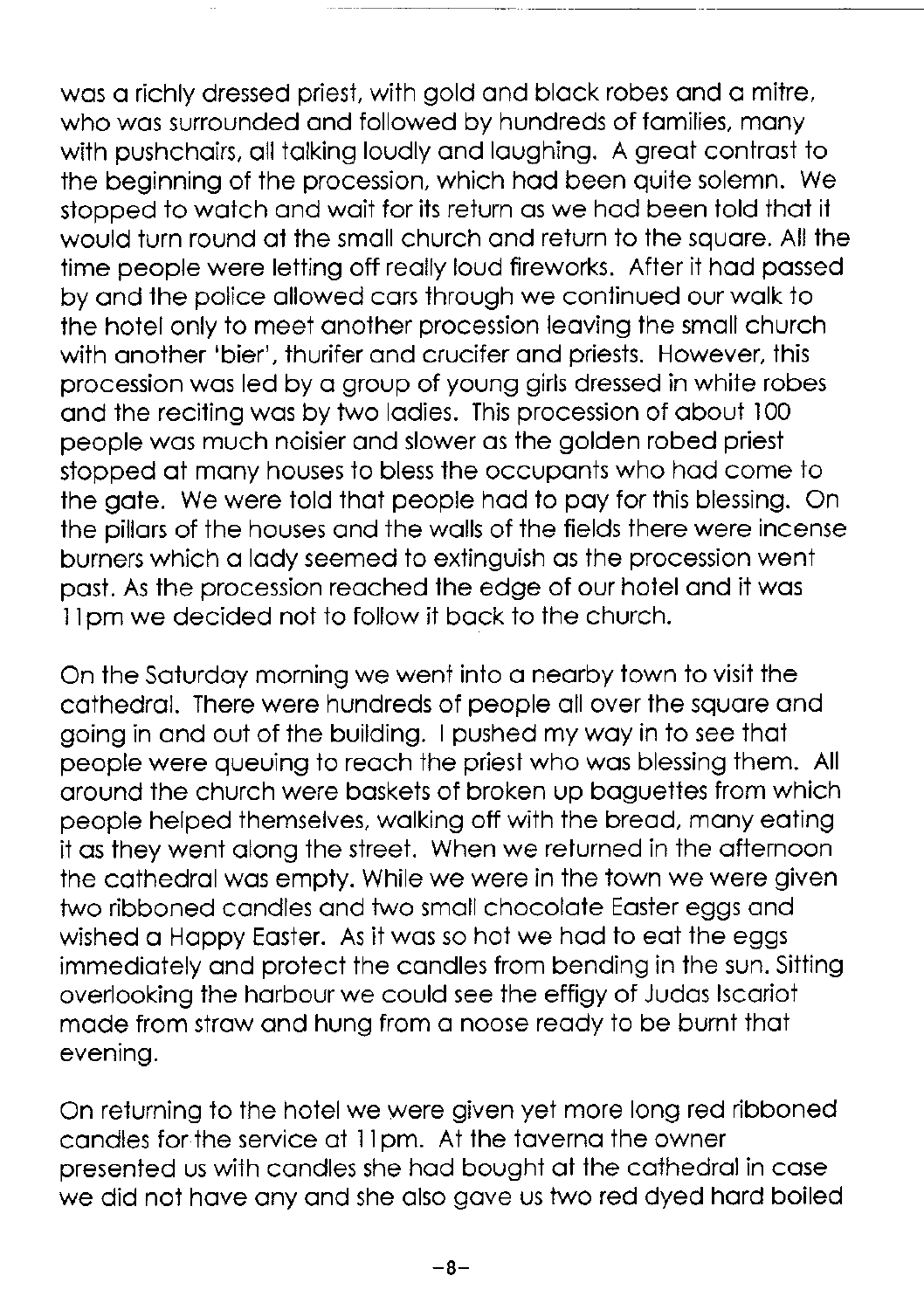eggs. whilst we were in the restouront we could see the burning of Judos lscoriot in the villoge horbour of obout g.3Opm.

At 1 1pm we set off for the Eoster service of the hotel's chopel. The reception area was filled with families all smartly dressed, many of the older people in black. As people arrived at the chapel, all carrying condles, they went in, kissed on icon. soid o proyer ond come out to woit for midnight. The priest wos in the chopel reciting verses oll the time and people just stood silently outside until 11.50 when he came outside, still chanting, fireworks were let off, gaain red and exceptionolly loud ond smoky. The speciol Eoster condle wos brought from the church ond the priest lit other condles from this unfil all the candles were burning and at midnight he proclaimed that



Christ was risen and everyone replied "He is fruly risen". This wos the only porticipotion we hod seen. Severol children hod decoroted their own condles, os foiries in much netting, or cyclists or just covered with flowers. Certoinly no heolth ond sofety risk ossessmenis!

After the lighting of ihe condles ond yet more fireworks we lefi the celebrations which continued with dinner and dancing until 6am, one food being intestine soup, we were told. At breakfast the tables were filled with chocolote eggs for the children ond bowls of red hord boiled eggs.

It was certainly a wonderful experience and we now want to find out more obout the liturgy of the Greek Orihodox Church.

#### Louise Stallwood

# New Church Website - another reminder!



The new church website is now up and running and can be found at www.hughendenparishchurch.org.uk. It is still new and has only limited content which will gradually be added to over the coming weeks. If anyone has any comments or suggestions for items to be **the set of included on the website please email Ben Brice at** 

web@hughendenporishchurch.org.uk or see him in church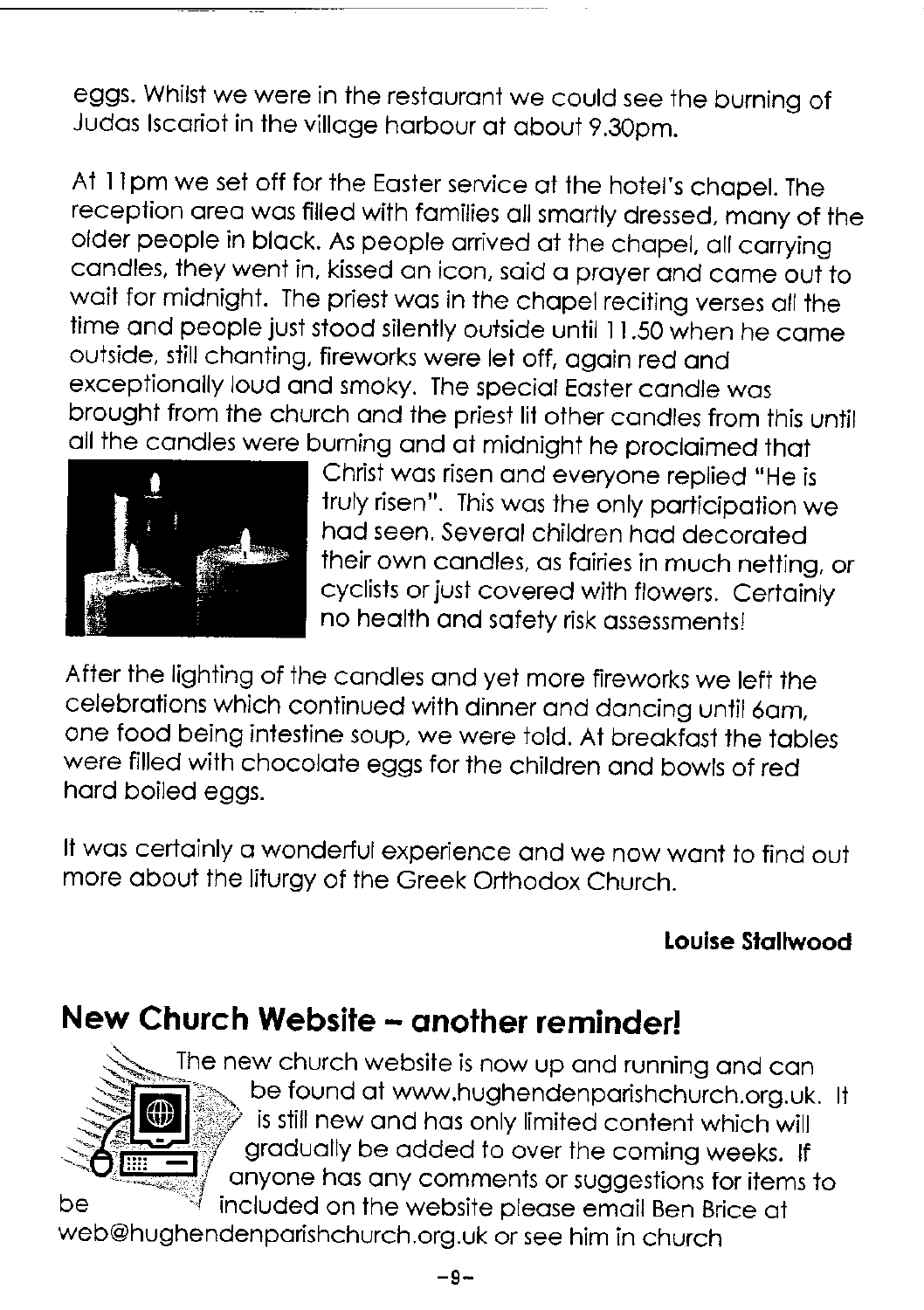# From the Edifor

We are very grateful that Ben Brice has very kindly agreed to take over the running of the church website (see obove). The plon is to include the current copy of 'Outlook' on the website os from July. We need therefore to olert potentiol contributors to this foct. lf for ony reason you do not wish your article, or any personal details included in it, to be put on the website, would you please let the relevant editor know, or attach a message to your article if you submit it via the church e-mail address. Unless we hear to the contrary, we shall ossume thot you ore hoppy for your orticle to be published on the website os it stonds.

# An invitation to join the team!

Helen, Sylvio ond I ore hoppy io coniinue editing 'Outlook' over the yeor. However, we would be delighted to welcome one or more new people on to the team. Currently, with two combined mogozines in July/Augusi ond December/Jonuory, the responsibility for producing it falls on each of us three or four times a year. I have tried to keep an approximate record of how long it takes - for me, it's obout l6 hours over o oeriod of obout o week eoch time. Access to o computer qnd some computer skills ore essentiol, os much of the moteriolis sent to us by e-moil. We meet with eoch other obout every three months and share any discoveries made, for example about ways of finding and including pictures, so I have learnt a lot 'on the job.' We have also all attended a magazine editors' course run by ihe diocese, which hos given us plenty of ideos for improving the content ond loyout of the mogozine ond hos helped us to consider its function from o brooder perspective. I hove olso reolly enjoyed getting io know other members of our congregotions better through the oriicles they hove written. We hove oll been encouroged by the feed-back on the magazine - especially when it is positive!

So, is this perhops on opportunity for you? Do osk us if you woni to know more.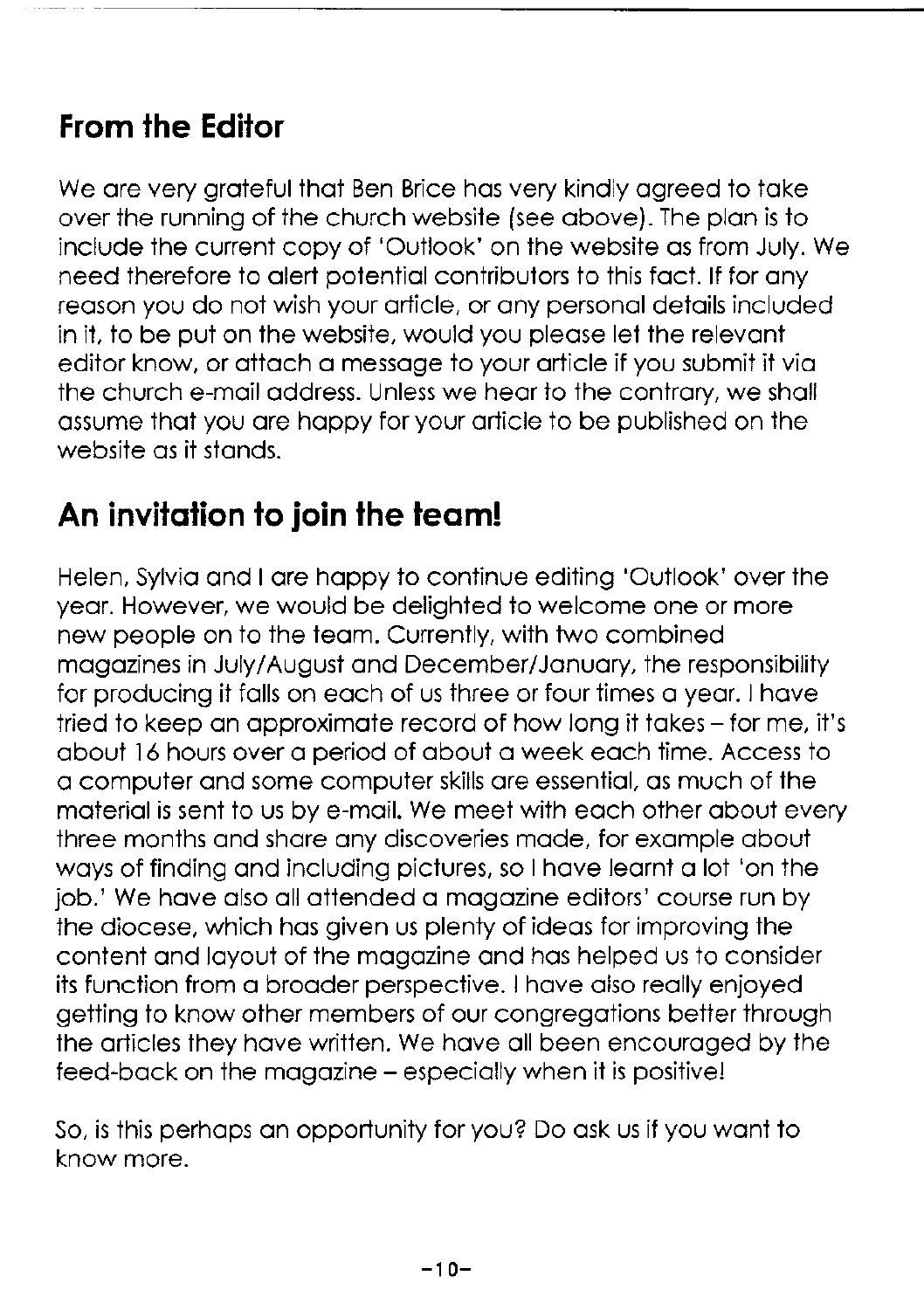# **Floodlighting Dedications**

Floodlighting dedications received too late to go into the May magazine were for:

17- 23 May Sue and John Devereux are giving thanks for the safe or the soft or the soft of their sixth grandchild, Aine on 14 May.

Dedications for June are for:

31 May - 6 June Lou McBarnett is thanking God for the gift of her<br>husband Andy, as they celebrate their 4th wedding anniversary on<br>4 June.

7 - 13 June Jean Godfrey is remembering with love her husband Roy, porticularly on 10 June, his anniversory.

If you have a special occasion to mark, why don't you dedicate the flood-lighting? Your dedication can be for anything within reason, remembering loved ones, birthdays, anniversaries, weddings, new babies - or just for the

(Lin Smil)

# What does Easter mean to you? - a Postscript

Back in April I set my agenda for Easter. I told you all the things I was looking forward to doing, and set myself (yet again) a target – the Maundy Thursday vigil. The time has come to 'fess up'! I missed it. I'm sorry, b

However... I did achieve one thing: an Easter daybreak service.<br>Arthur has written often about his trips to St Paul's for their service

<sup>31</sup> May-6 June Kay Kennedy is remembering with love her husband David, particularly on 2 June, his twelfth anniversary.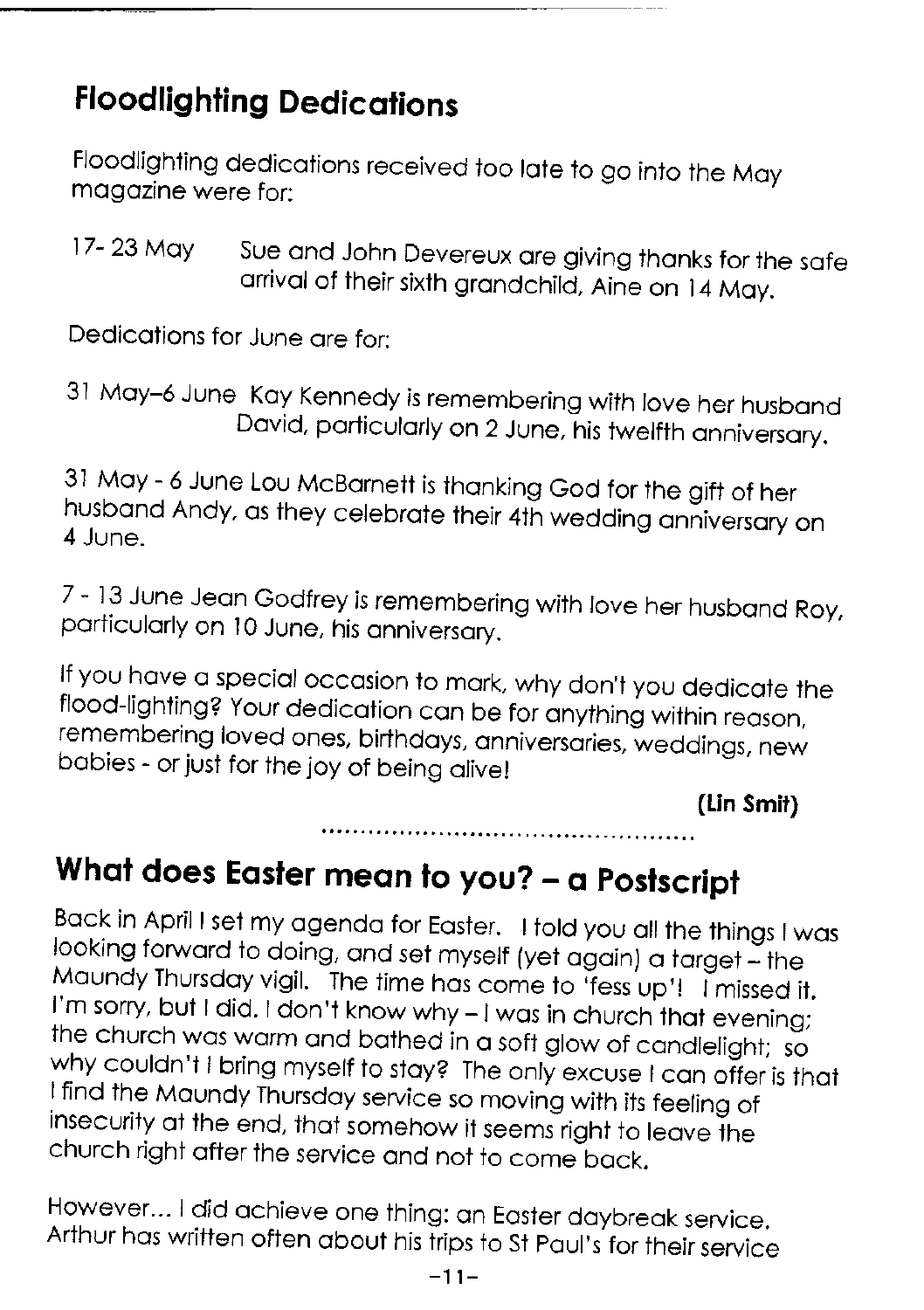ond, whilst it's o lovely ideo, I'm not entirely comfortoble obout being prised from the orms of Morpheus of 4.30 om in order to drive some 30+ miles (think of the corbon footprint!). This yeor, though, I found o notice which soid thot St Froncis Terriers were holding o doybreok service and I decided to give it a try. I reasoned that travelling just over o mile up the hill shouldn't tox me, or my corbon feet too much ond would most certoinly not entoil leoving the comfort of o worm husbond until of leost 5.3Oom!

The first thing that struck me as I drove from the Grammar School towords the church wos thot there were people out ond obout: twos ond threes;fomilies, with children. Iporked of the church ond become porl of o congregotion of some 20 people, including ot least 4 children, one of whom couldn't have been more than 7 (and who, incidentally, sat as quiet as a mouse for most of the service, and joined in lustily with ihe Lord's Proyer). The service siorted in the churchyord with the lighting of the bonfire ond the corrying of the light into church - much os our Eoster eve service. We gothered around the font to renew our baptismal vows, amidst much giggling from the children os Tony Dickinson sploshed us generously with water. He sang the Exsultet - what a moving piece of poetry that is, ond we celebroted communion. Tony took the opportunity to preach the last element of a Lent course he had been leading. which studied the poetry of Thomas Traherne, and the whole celebrotion ended with o porish breokfost.

This had been their first foray into daybreak services. I do hope it<br>won't be their last - Lnow see what Arthur meansl won't be their last - I now see what Arthur means!

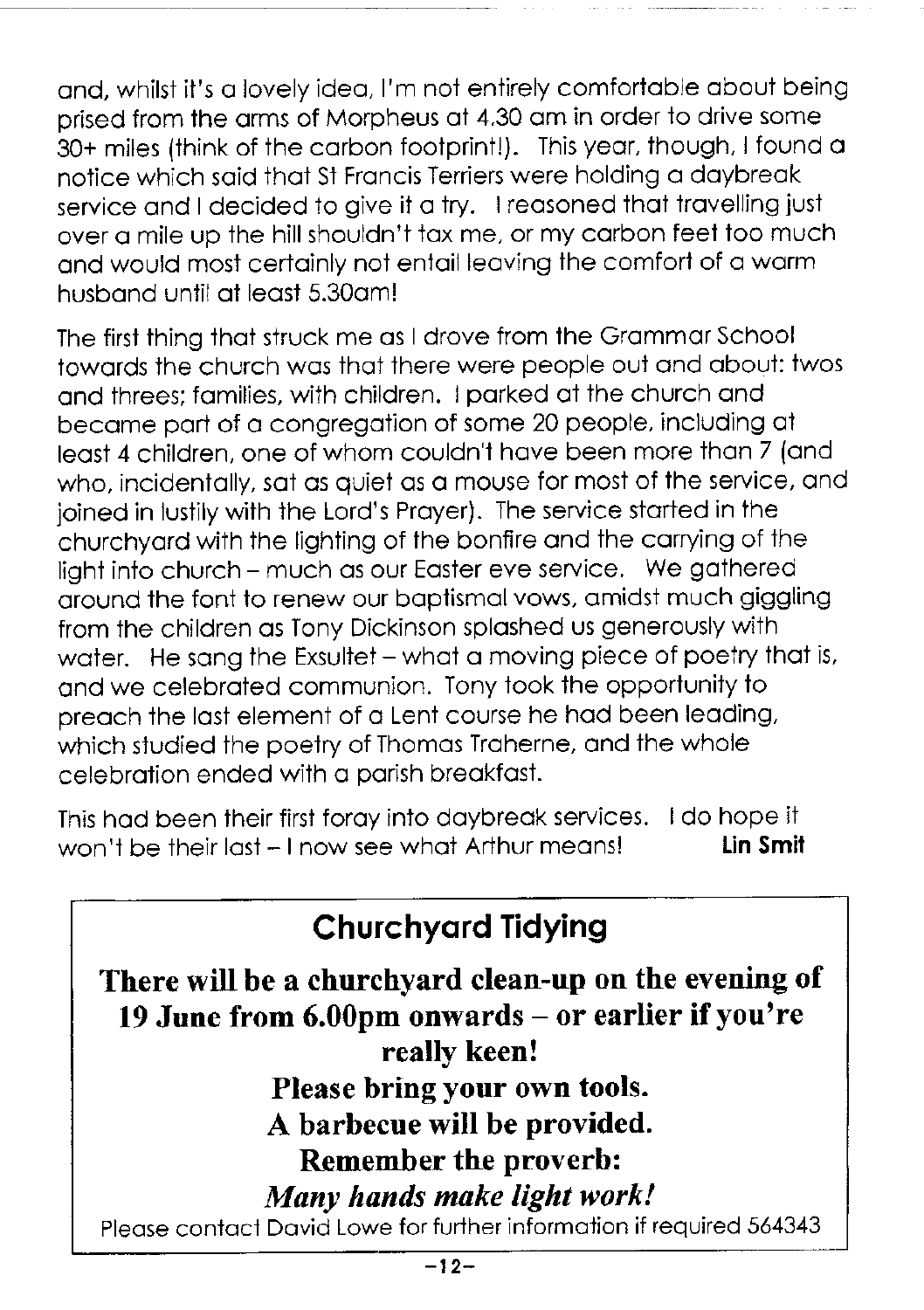# "Spring Harvest Quotes"

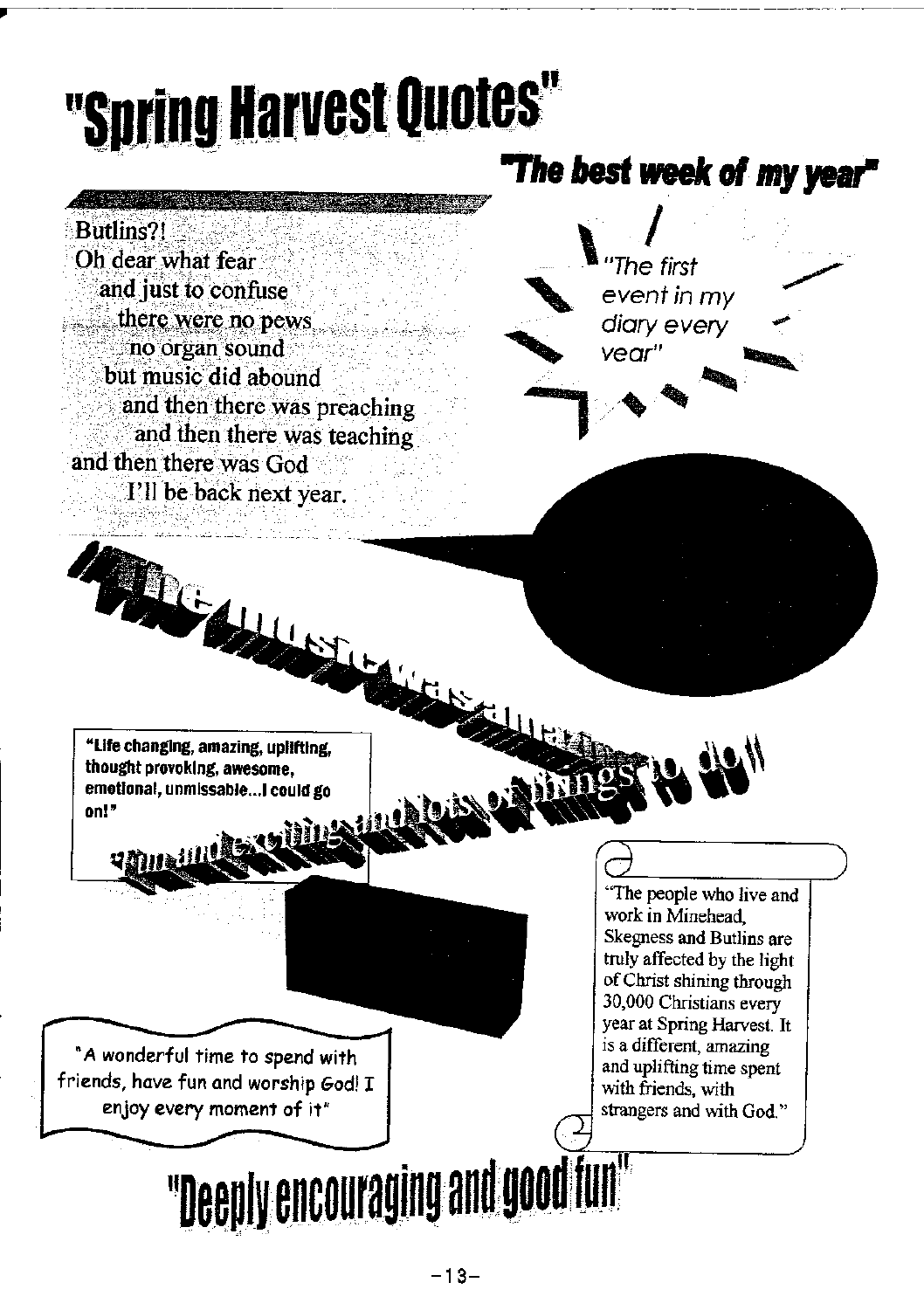# Spring Harvest 2010

lN 2010 we ore plonning to go to Spring Horvest in Week 2 oi Mineheod:

Dote: THURSDAY 8th APRIL 20]0 - TUESDAY l3ih **APRIL 2010** 

#### Theme: " DIFFERENT EYES: Living disfinctively in o time of uncertointy"

Booking lines open on lOth June ond so I will need to know if you would like to come by Sundoy 6 June of the lotest. There ore booking forms on the table at the back of the church and the initial deposit required by the end of June is \$20 for o cholet of 4 {The balance will be due by the end of January 2010) If you need any more info please give me a call (01494 446035)

lf onyone would like to come but finonciol considerotions ore preventing this then pleose tolk to me or Simon os there is some finonciol support ovoiloble.

Jocky Sockville

# Mothers' Union

On Tuesdoy 5 Moy, we were very honoured to be visited by Primrose Gollimore, our Dioceson President. We were olso pleosed lo hove visitors from the Mothers' Union in Morlow ond Penn. Primrose reported on her visit to Austrolio in Morch 2008 os o delegote to the conference. lt wos held of Toowoombo, neor Brisbone. Since nowodoys the MU hos 100,000 members in the UK ond lrelond, but 3.2 million members worldwide, it wos decided thot it would be more appropriate to have six regional meetings so that the leaders of vorious ports of the world (in this cose the Pocific rim, but including Conodo ond the West Indies) could meet together to shore experiences, celebrate diversity of cultures, build relationships. identify gools ond plon for the future. lt included nine presidents from the UK and Ireland, and also from South India, Melanesia, Papua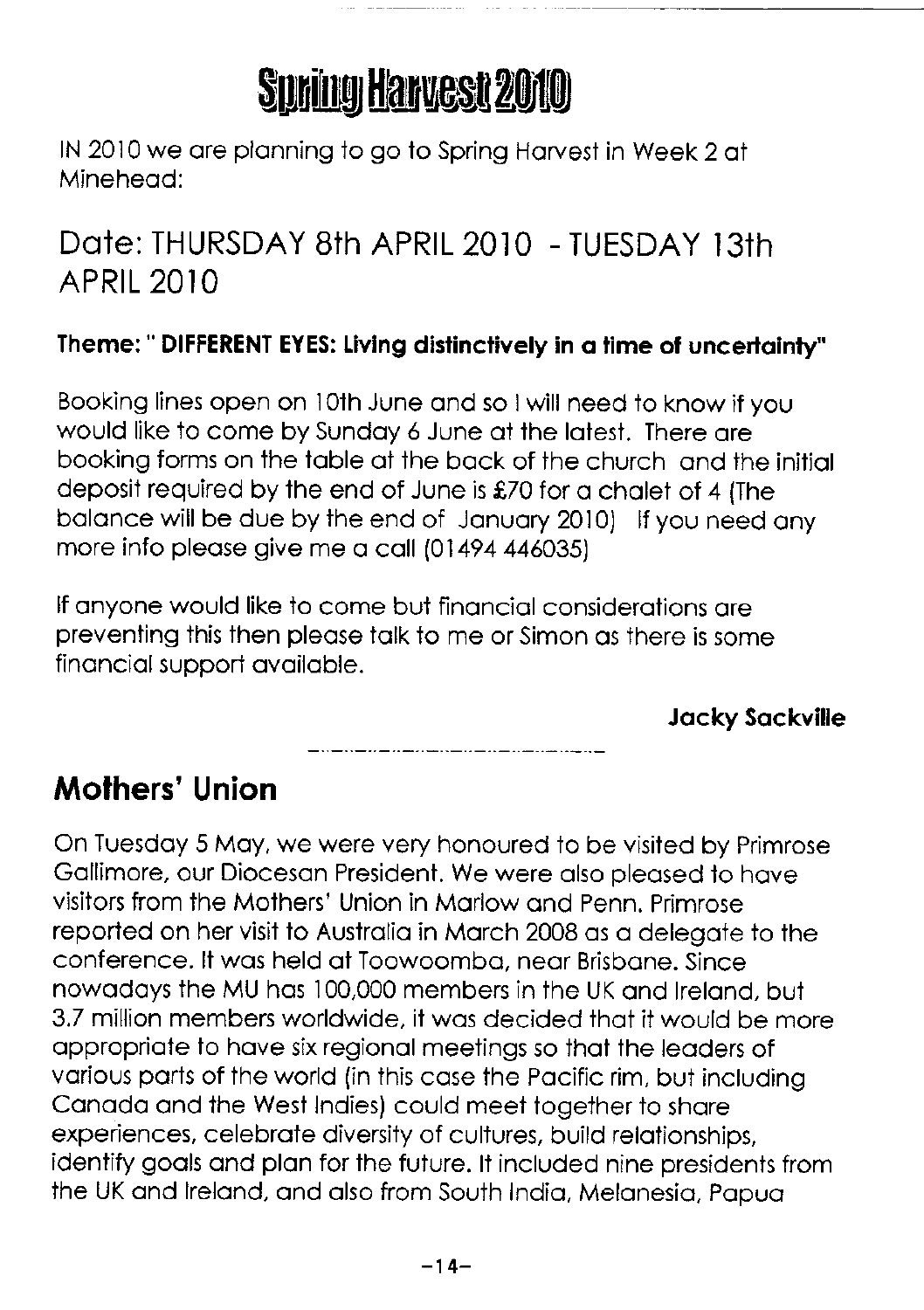New Guinea, Sri Lanka, New Zealand (including a Maori), the West Indies, Tongo, Fiji, Koreo, Burmo ond Austrolio.

This is what Primrose reported:<br>'The conference started with a Eucharist in Brisbane, where we were welcomed by an aboriginal leader as we were in his territory! We hod o diversity of cultures, but much similority, with our Christion foith ond the knowledge of the MU, the problems we encounter with children ond fomilies in our different cultures, but olso the importonce of fomilies ond the joys they produce. Of course there were some differences os HIV/AIDS were prevolent in some countries. We formed 'Friendship Groups' which were o smoll number of presidents from different countries;we become very close to eoch other, ond we shored hoppiness ond olso sodness between us oll. The work we did included discussion of different sociol policy issues thot we were involved in, ond olso much lobbying of governmenis on beholf of women in different countries. There wos olso discussion of violence ogainst women. We looked at the spirituality of the MU and the effect this hod on us, ond then looked of morketing ourselves. Different ospects of work ihot the MU wos ochieving were mentioned e.g. the MU in Sri Lonko wos helped by the West Indies MU ofter the Tsunomi, some worked with people who hod been in prison in Englond, ond there wos o greot deol of help in Austrolio for underochieving boys. During ihe conference there wos o "spotlight" on eoch country: every country wos osked io think of two good things they were doing and one problem. I was surprised how similar these were, taking into account different circumstances, but perhaps it's not surprising os fomilies the world over hove similor joys ond problems. The Women's World Doy of Proyer hoppened to foll on the lost doy, which hod thot yeor been compiled by Guyono. The Dioceson President hoppened to be ihere; she conducted the service, which incorporated a Eucharist. There was a great sense of togetherness at this final service and a sense that the MOTHERS' UNION is o very importont port of the Anglicon Church.'

Our next meeting will be of Heother Morley's house (Monor Form House, Coates Lane) at 9.30 for 10.00am where we will be having a short talk from Muslim women, the plan being that we can open up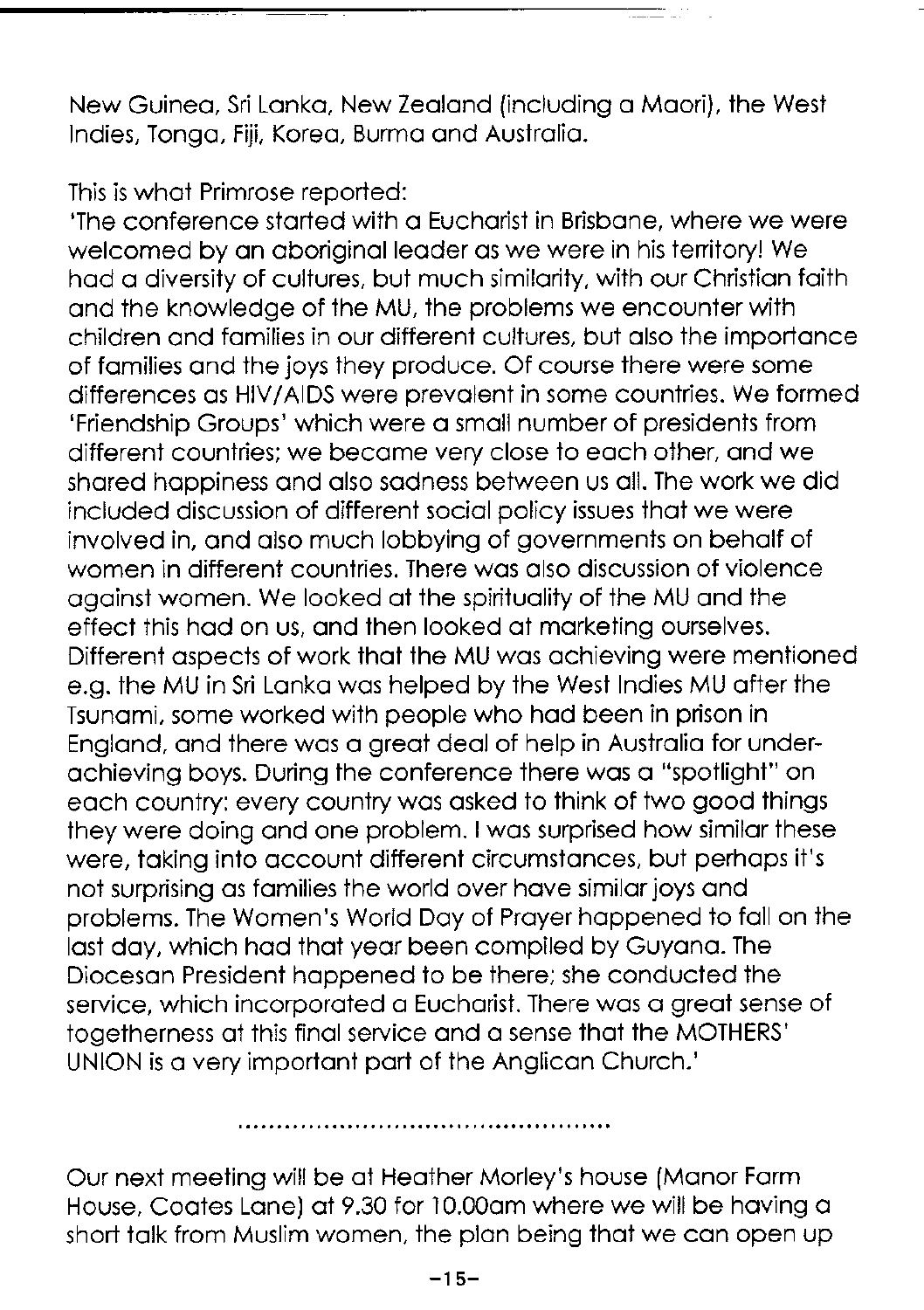to relationships with mums from other faith groups living locally. We hope at this meeting to break down some divisions between us and the different nationalities that live in Hiah Wycombe.

**Sue Devereux** 

# **Hughenden Mothers' Union**

#### **PLOUGHMAN'S SUPERB I UNCH**

# and BRING & BUY STALL

for the Mothers' Union Overseas Fund

# on TUESDAY, 7th JULY 2008

# from 12 noon

at

# Church House near St Michael & All Angels Church, **Hughenden Park**

# £5 including cake and tea or coffee – pay at the door

The Ministry of Welcome at Christ Church Cathedral

Six of us travelled to Oxford many visitors to the very enjoyable day out and to meet other volunteers



on 29 April to welcome the Cathedral. This is always a there is also an opportunity taking part in various

activities during our lunch and coffee breaks in the Priory Room. This year the duty chaplain was Brian Bailey who had lived at Naphill as a child and he was very interested to hear all about his old haunts. We were all able to attend the Holy Communion Service at lunch-time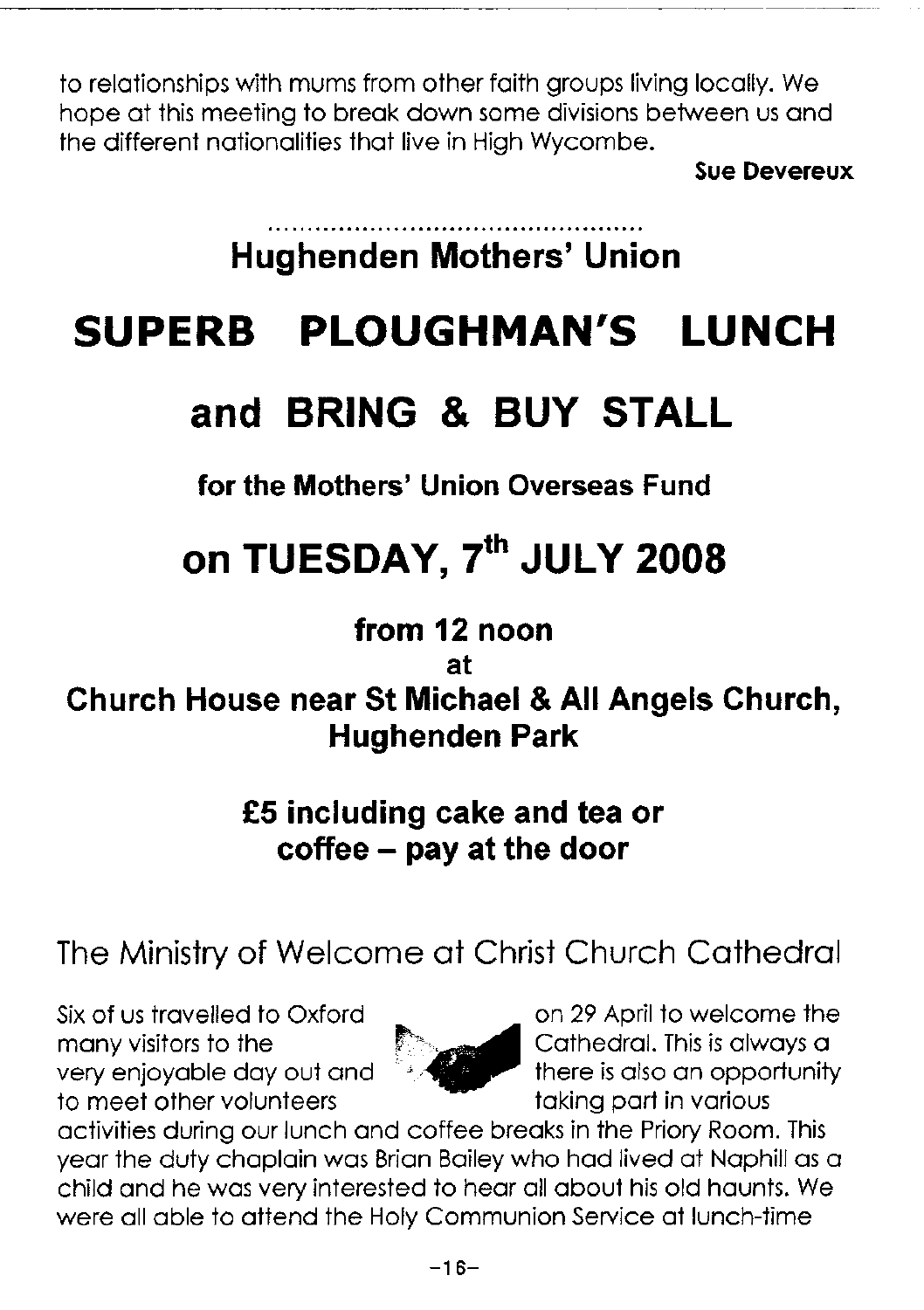which is always a privilege in such an ancient place of worship. We work on a rota of two people on at a time so we were all able to browse around the Cathedral shop and enjoy a stroll around the shops in the sun!

The Ministry is monoged by the Dioceson Mofhers' Union but by no meons ore oll the Welcomers members of The Mothers' Union. There is olwoys o need for more volunteers throughout the summer months, so pleose enquire from one of us if you ore interested. We ore not expected to know obout cothedrol history: there ore olwoys some experienced stewards on duty to deal with such queries as well as the duty chaplain to deal with theological and spiritual matters. We will publicise our next visit in the mogozine so thot members of the congregotion hove o chonce to join in the Ministry. lt is o very worthwhile day out.

**Barbara Willson** 

# Whot's The Big Picture?

#### Ihe Big Picture

Most of us live very busy lives of work, recreotion ond in our Church life and it is so easy to get caught up in 'living life'. Jesus, however, told His followers something very important to focus on...The Big picture, os it were. Jesus soid, 'The gospel of the kingdom sholl be preached in the whole world as a testament to all nations, and then the end will come' (Matt 24 v14). Wow! Did you read that: 'then the end will come'?! Jesus meant that He will come back and there will then be a new heaven and a new earth. What a day that will be!

#### Ihe Big Question

The chollenge stonding between this 'glorious doy' ond us is this: the gospel needs to be procloimed to the whole world.Ihe Big Quesfion for eoch one of us is, 'How con we ploy the port God wonts us to play in this challenge?' or 'How can we best use the gifts God has given us to see His kingdom grow os it should?'

Between Jesus' resurrection ond oscension, He mode it cleor thot bringing His Gospel to all peoples must be of paramount importance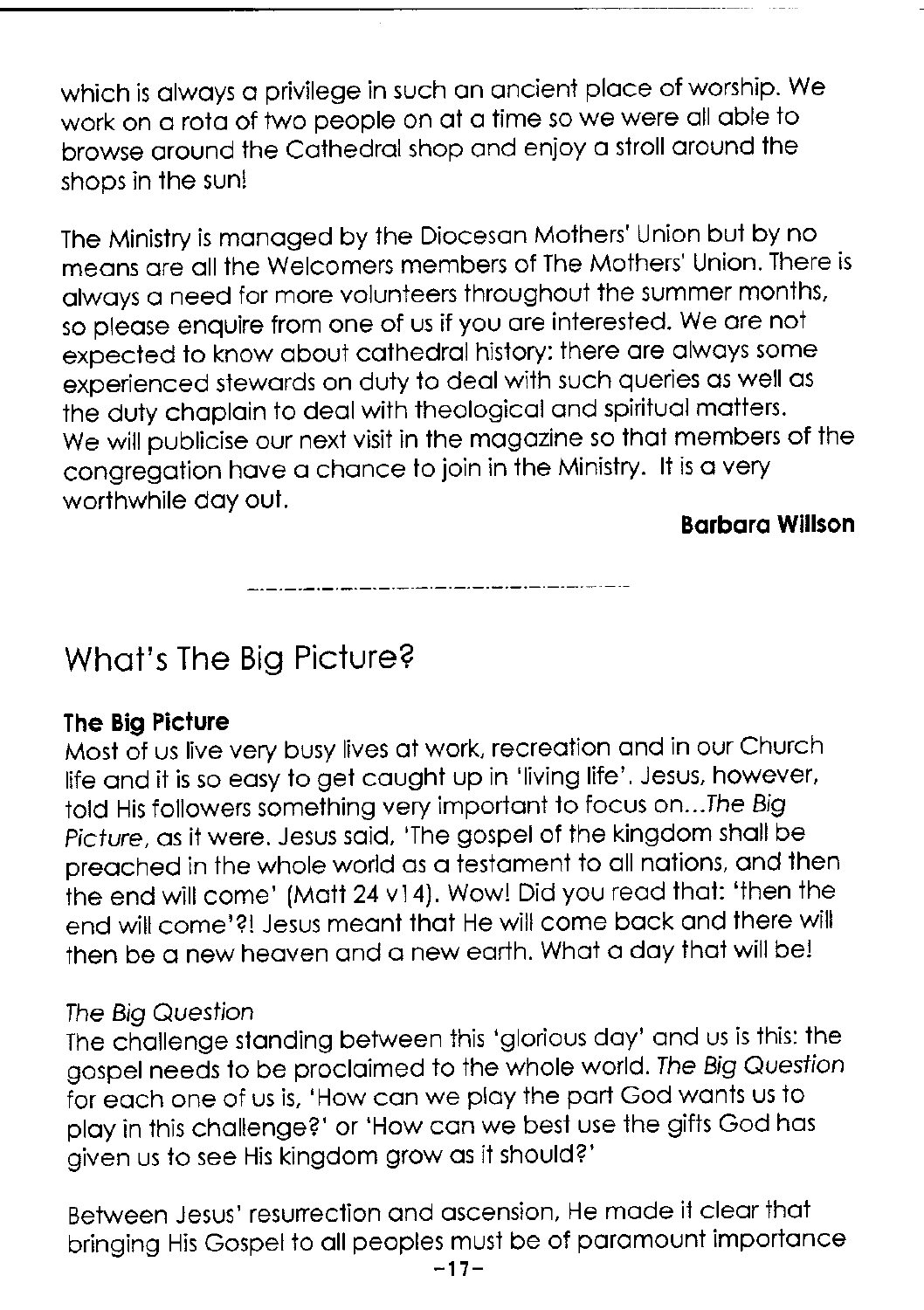to His followers. 'Go and make disciples of all nations' (Matt 28 v19) ond, 'even to the remotest port of the eorth' (Acts 1v8).

Millions of people in the world hove still not heord the Gospel/ good news obout Jesus ond in missionory terms these people ore known os 'unreoched people groups'. We know thot we oll need Christ os our Lord and Saviour. Jesus said, 'No-one comes to the Father except through me' (John 14v6). Unfortunotely, the regions ond countries where the unreached people groups live often have customs and religions that do not welcome Christianity. Many of their leaders and lows ore hostile to ihe messoge of the Gospel. lt is o big commitment and a very risky business to get involved in this type of missionary work.

We are indeed privileged to live in a country with a Christian heritage ond we therefore hove the choice to follow Jesus or not. Everyone should have the right to hear about Jesus and be able to make his or her own decision obout following Him.

#### Our Response

Perhaps you feel that going overseas to an unreached people group is not for you. The account of the early church in Acts indicates that certoin people received o porticulor colling to go further ofield os evongelists. However, we con eoch ploy our pori through proyer for ond giving to people who do go. But moybe God is colling some here of Hughenden to gol We in ihe Hughenden Church's Mission Tosk Group ore olwoys looking for opportunities to encouroge mission ond would be delighted to ossist onyone on their journey with Jesus ond His Greot Commission. So if you would like to get involved or tolk over The Big Picture or The Big Question then please contact us.

All of us can help Overseas work by praying and/or giving to support those in Mission. The two moin orgonisotions we support os o church ore the Ebenezer Children's Centre, Ugondo ond the Mission Aviotion Fellowship. We olso hove links with Wycliffe Bible Tronslotors, ROPE, An Africon Dreom {Sophie Wynter), olong with other individuol missionories. Thonk you.

As o Church we proy obout 'Mission' on the fourth Sundoy of ihe month, during The Proyer Hour of 7pm in Church. We ore olso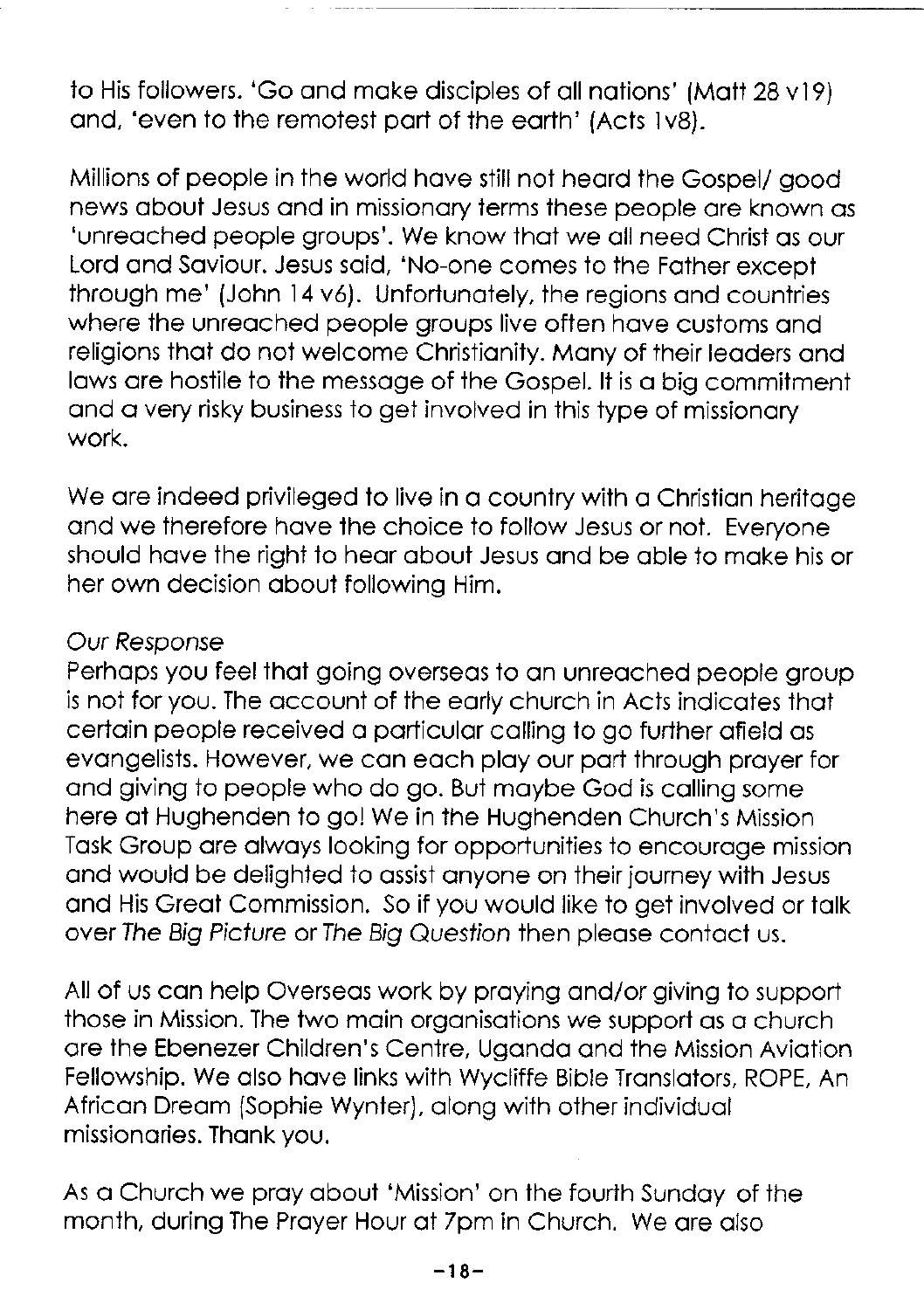encouroging those who leod intercessions in the 9.00 ond 10.30 om services to include proyers for mission, especiolly for the orgonisotions mentioned obove.



#### Unreoched - the "figures"

- $\ast$ The 'unreoched' ore o third of the world's populotion.
- 5% of Christion giving goes io mission ond obout l% of thot  $\ast$ goes to the 'unreoched'.
- Only about 3% of Christian workers are focused on the  $\ast$ 'unreoched'.

#### Jim Long, for the Mission Task Group

# Friendship Morning

This is a get together in Church House, on the  $3<sup>rd</sup>$  Thursday each mis is a gerrogenici in choich hosse, on the or missaay each month at 10.30 am. It is primarily for those who are bereaved, who live on their own, ond for those who ore lonely. The emphosis is very much on componionship, ond the otmosphere is light ond cheerful. The next meeting is on Thursday 18 June. Please contact me if you think this is for you.

Judith Complisson HW 565108



# **HOLIDAY CHALET** (Sleeps four)

lf you foncy o breok in Woles our cholet neor Aberdovey is ovoiloble for renting. lt provides on excellent bose for wolking, bird wotching ond exploring hisioric sites, ond the views of the Dovey estuory, mountains and sea are stunning. Rent varies from £150 to £320 per week or £110 to £170 for a three night break. For responses to this odvertisemeni I sholl give 20% of the rentol io ihe church. (01494 562963; cretchley4sa@ btinternet.com) Irene Cretchley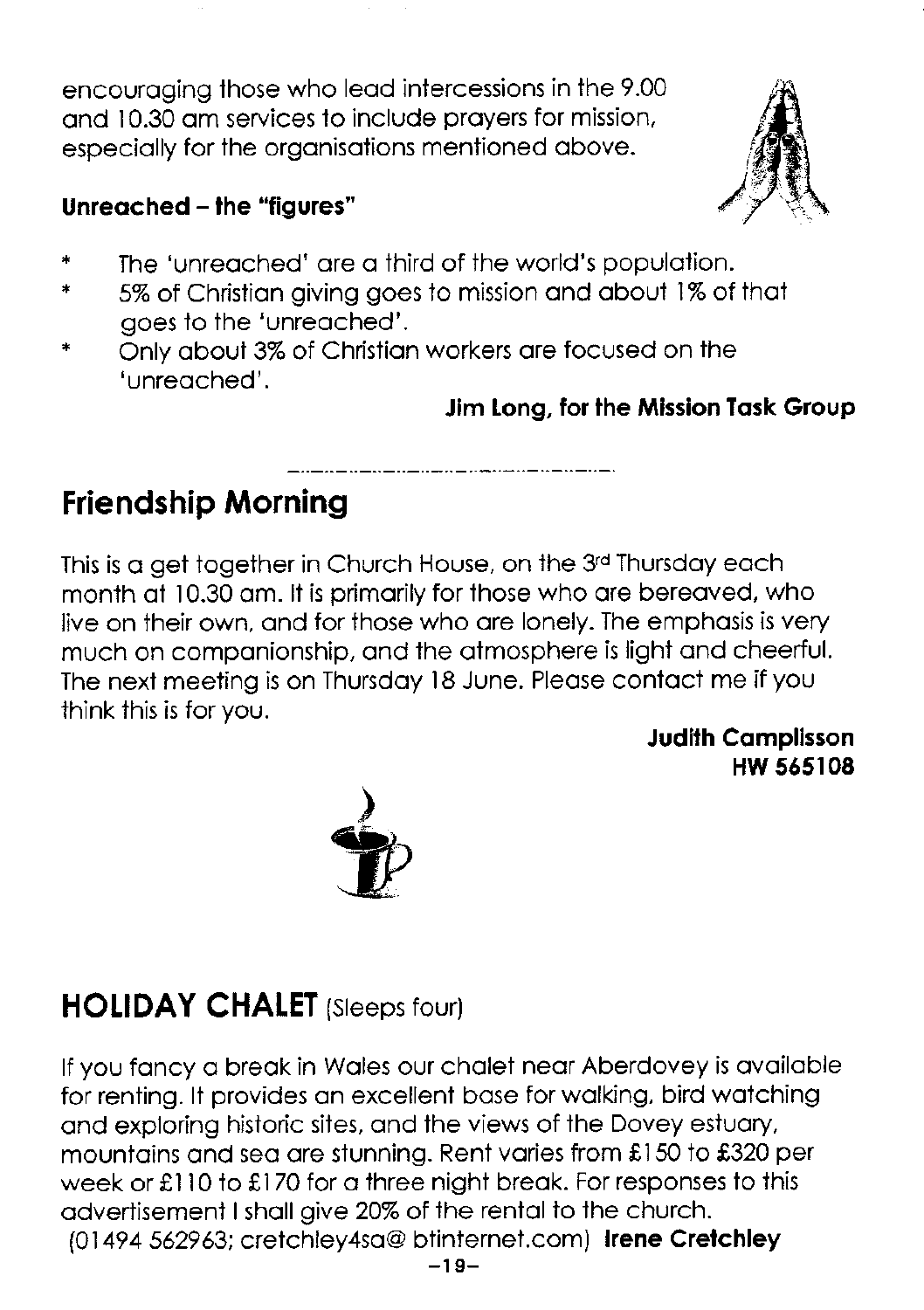# What's been happening at St Michael's with our young people recenfly?

All the groups thot meet on Sundoy mornings continue to be well supported ond there hove been new young people joining too. There also continues to be fantastic support from leaders and helpers on a rota basis, to ensure children can meet in appropriate age groups.

Here are some of the topics they have been looking at recently:

#### North Room - for our pre-school children

The children have been talking about families, learning about Isaac ond Rebekoh, Jocob ond Esou. They hove olso hod fun joining the other groups ond woiching o DVD. They olso like pointing, cutting ond sticking pictures.

#### Church House - for our young people in schoolyeors Receplion lo 4

For two sessions in April JC club ond the pre-school group combined in Church House. The Sundoy ofter Eosier older ond younger members poired up to sit ond reod the Eoster story in their bibles following which the events were discussed os o group ond the children then eoch worked independently to sequence pictures depicting the Eoster story from the lost supper through to the resurrection. lt wos wonderful to see how well even ihe very youngest children monoged this tosk ond whot o good grosp of the messoge the children hod.

In the second session they come together to proctise songs using the audio-visual system, which the children olwoys enjoy, ond they olso woiched o DVD which feotured the story of Dovid ond Golioth. The DVD had a powerful message for all, that we should try to be the person God made us to be and not try to be who we think other people wont us to be.



#### Donkey Shed - for our young people in school years 5 and 6

The Sundoy ofter Eoster, there wos on Eosier Egg hunt in the Mothers' Union garden followed by the story of the stone being rolled away from ihe tomb ond it being empty, ond the oppeoronce of Jesus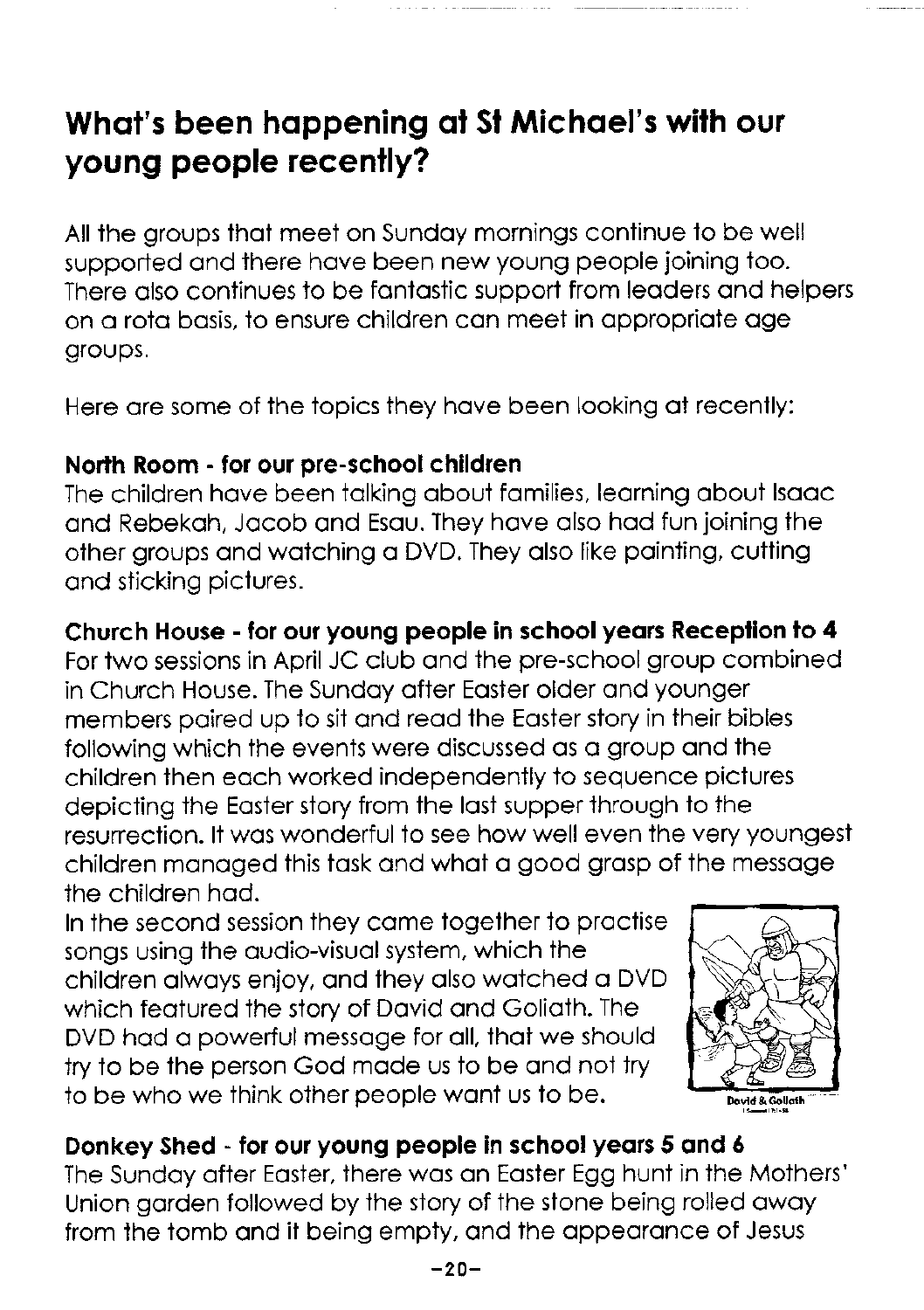mistokenly thought to be the gordener by Mory Mogdolene. They constructed the tomb out of cordboord ond homemode modelling dough, stone chippings, bits of twigs ond folioge for the gorden. The following Sunday they made biscuits out of pre-prepared dough and decoroted them ond cooked them in Church House. Some of the biscuits even mode it to coffee ofter church. They then covered the story about Jesus' appearance on the road to Emmaus to Cleopas and another disciple and how he went back with them to eat.

#### Bell Tower - for our young people in school years 7+

The Group ore currently looking of 'God's Big Plon'. The first session was looking at 'The New You' - "Christians might look no different from everybody else, but in spiritual terms everything has changed". The second session was about Prayer Power - in St Paul's prayers for the Ephesians he gives us a glimpse of the amazina possibilities of prayer! And the third session is about 'Winners' - what is the real deal obout God's messoge ond his omozing offer of forgiveness through Jesus.

Two of the Bell Tower group mode o commitment to Christ of Spring Horvest so thonks be to God.

#### CYFA - for our teenagers

CYFA meets every second Sundoy evening ond the most recent two sessions have been a mix of reflection and fun. They spent one session thinking through Spring Harvest - what had challenged them ond whot they ore now going io do differently. And ihen the losf session was a picnic on Downley Common followed by a series of wide games in the woods - fantastic fun was had by all!

#### Some of our young people went to Spring Harvest during the Easter holidays. Here are the thoughts of two of them.

My expectations were high for Spring Harvest because I had heard lots of praise about it. The worship was very good and a key part of it wos ihe songs. Eoch oge group hos their own bond ond it tought me Christian songs are not just hymns but can be different types of music. You never got bored at Spring Harvest as there were lots of leisure

octivities to do outside of worship. Some of these included swimming, go-corting, fun foir ond bowling. My fovourite wos go-coriing os it wos reolly fost ond very competitive. There weren't ony

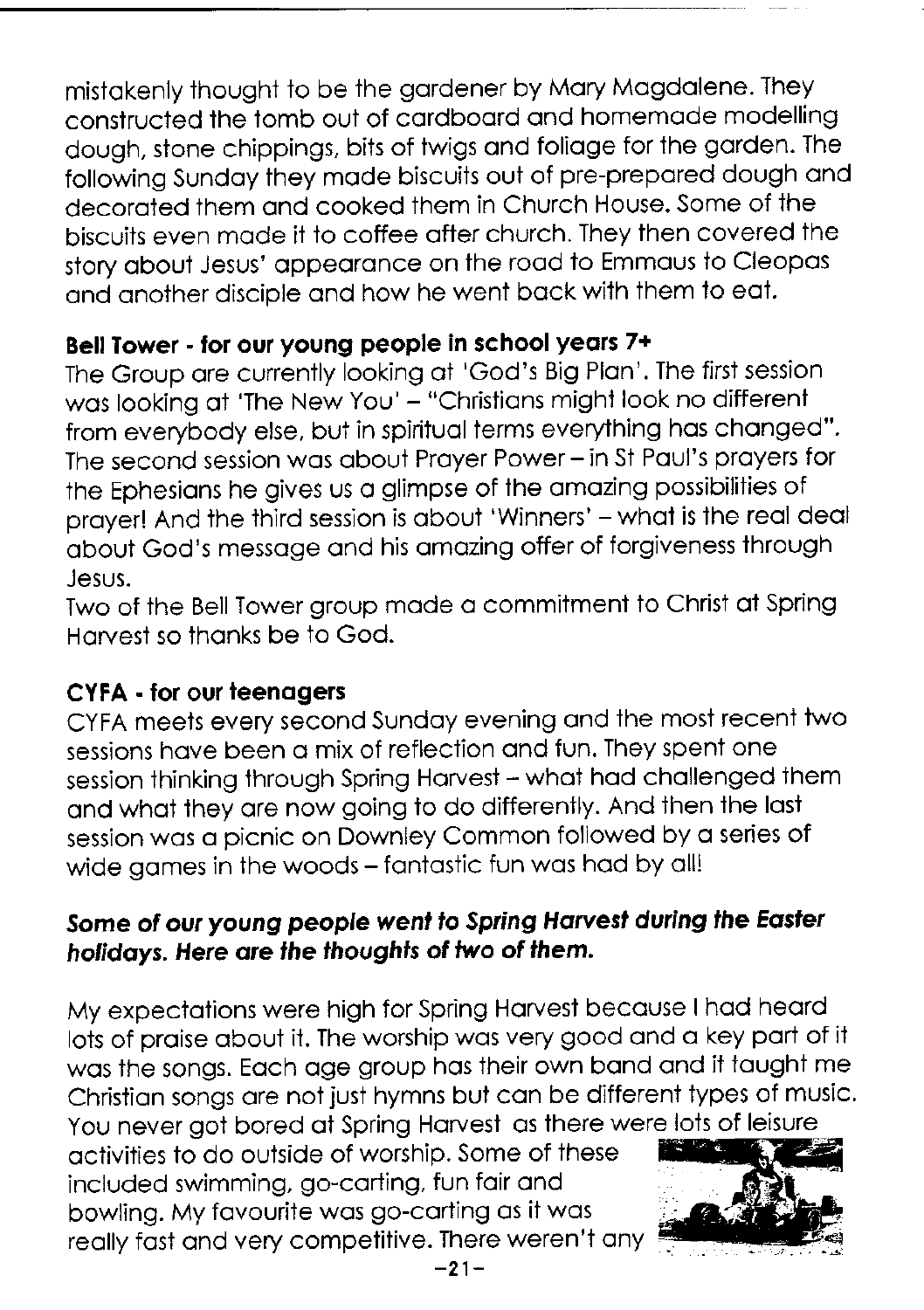negotives for me becouse I thoroughly enjoyed it. lt olso tought me that Christians of my age come from all walks of life.

#### Horry Willioms

Spring Harvest was immense, as always. Our sessions were exciting with loads of activities in the morning - sport, fund raising, games, teoching ond music ond ihen owesome worship in the evenings. The music wos omozing ond the youth leoders reolly got the Messoge ocross. The older teenogers were in the venue obove us ond we definitely hod the best bond!

#### Som Deon

All young people are welcome to come along and join in our activities on Sunday mornings and other times. For further details contact any of the youth team. Names and telephone numbers are /isted on the inside bock poge of fhis mogozine.

# **VALLEY WIVES**

During our meeting on May 1<sup>st</sup> Gill Twissell came to talk to us about her Greot Aunt's Birihdoy Book. An intriguing title which uncovered the motivotion for writing o novel. Born of on Anglicon priest ond o doctor, ond with not inconsideroble imoginotion, Gill developed o foscinotion for fomily history when she inherited her Greot Aunt Cloro's birthdoy book. This wos the cotolyst which led her io reseorch her fomily iree using the birthdoy book ond write o novel loosely bosed on ihe chorocters, os she imogined them, which she come ocross. Gill didn't let the frusirotions of finding o willing publisher thwort her - she published the book privotely herself. As Gill herself said, "There are all sorts of reason for writing a book," and as she reminded us, there is, allegedly, a book in all of us! Gill provided inspirotion for pulting pen to poper (or finger to keyboordl).

Before Outlook goes to press, Volley Wives will be enjoying our annual evening local ramble. Our next meeting is on Friday 5<sup>th</sup> June. Mrs Borboro Owen will be speoking to us on being 'A Volunteer in the Museum of London Costume Collection'. The theme for the Hospice toble is Chino & Gloss. Our finol meeting before the summer breok is on Friday 3rd July. The subject is 'History of Foot & Mouth Painting'.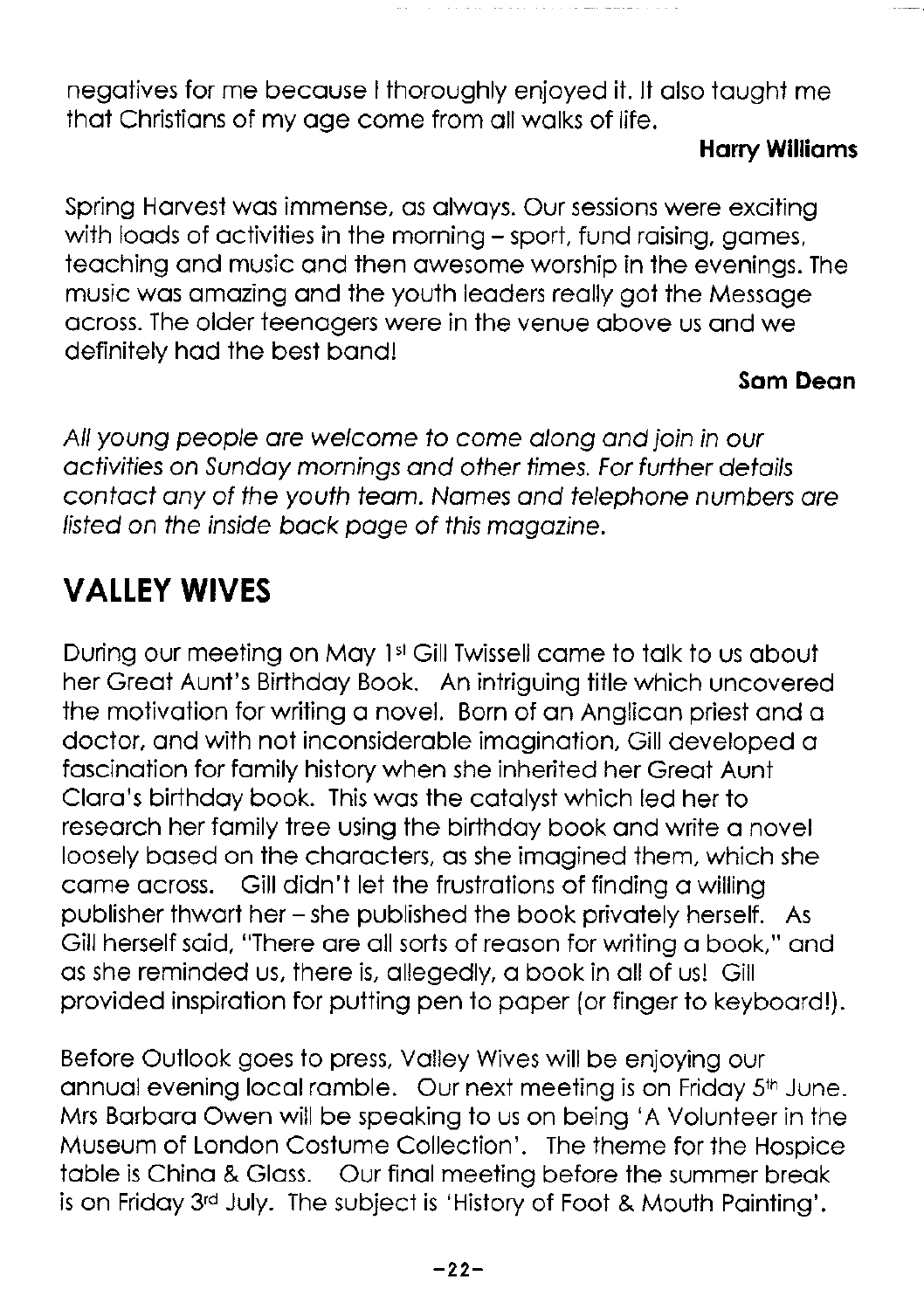New members are always warmly welcomed. All meetings 1st Friday of the month ot 8pm in the lorge villoge holl.

**Sue Mahony** 



#### Where there's smoke...

One Sunday morning when my son, David, was about five, we were attending a church in our community. It was common for the preacher to invite the children to the front of the church and have a small lesson before beginning the sermon. He would bring in an item they could find around the house and relate it to a teaching from the Bible.

This particular morning, the visual aid for his lesson was a smoke detector. He asked the children if anyone knew what it meant when an alarm sounded from the smoke detector. My son immediately raised his hand: "It means Daddy's cooking dinner."

#### Elbow room

A grandmother was giving directions to her grown grandson who was coming to visit with his wife: "You come to the front door of the block of flats. I am in flat 342. There is a big panel at the door. With your elbow push button 342. I will buzz you in. Come inside, the elevator is on the right. Get in, and with your elbow hit 3. When you get out I am on the left. With your elbow, hit my doorbell."

"Sure Grandma, that sounds easy, but why am I hitting all these buttons with my elbow?"

"You mean you're coming empty handed?"

#### Dates for your diary

- Sun.  $7<sup>th</sup>$  10.30 am Creche and all children in church for family service
- Sun.  $14<sup>th</sup> 10.30$  am Creche and children to J C Clubs
- Sun.  $21^{st}$  10.30 am Creche and children to J C Clubs
- Sun.  $28<sup>th</sup>$  10.30 am Creche and children to J C Clubs
- P.S. Don't forget to collect your child/children from Donkey Shed on the  $3^{rd}$ Sunday, i.e.  $21<sup>st</sup>$ .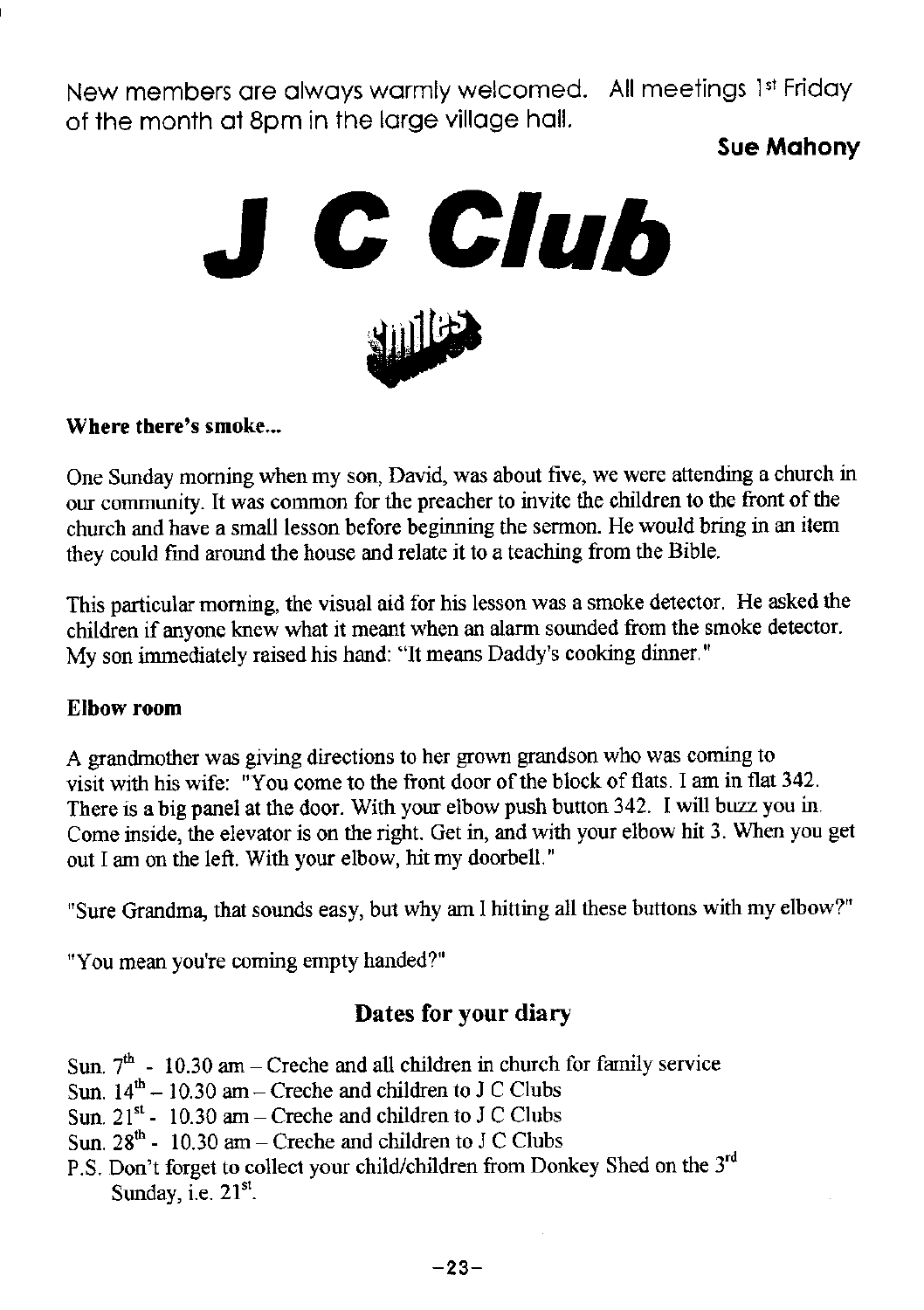# June Recipe: Asporogus Mousse

#### **Ingredients**

- 
- I tin of asparagus soup<br>I bunch of asparagus  $(4-5 \text{ oz}) -$  or a tin of asparagus could be used
- 6 lorge eggs
- I pocket of gelotine powder
- 1 tablespoon of Hollandaise sauce (or mayonnaise)
- I tablespoon of double cream or crème fraîche
- I toblespoon of milk
- I fluid oz woter
- Pinch of solt ond pepper

### Melhod

Separate the eggs and keep the whites in a large bowl to whip later. Pour the soup into a saucepan and add the egg yolks.

Wash the asparagus well and steam until tender. (I use a steamer bag in my microwave for speed, but a conventional steamer is fine.) Dissolve the gelotine in I fluid ounce of woter. (l do mine in the microwave, but however you do it, make sure the gelatine is properly dissolved.) Stir into the soup ond simmer gently, stirring it well. When the asparagus is tender, cut off about an inch of the tips and save for decoration. Chop the rest of the asparagus finely and stir into the sauce, adding the crème fraîche or cream and the Hollandaise sauce. Blend it well and leave to cool a little while you whip the egg whites until they hold their shape in peaks, but are not too stiff. Fold the whipped egg whites into the soup ond pour into o large soufflé dish or about six ramekins. Leave to cool, then decorate with the asparagus tips.

You could serve the soufflé as a starter, or with rolls of cream cheese ond hom, or os o light lunch with crusty breod.

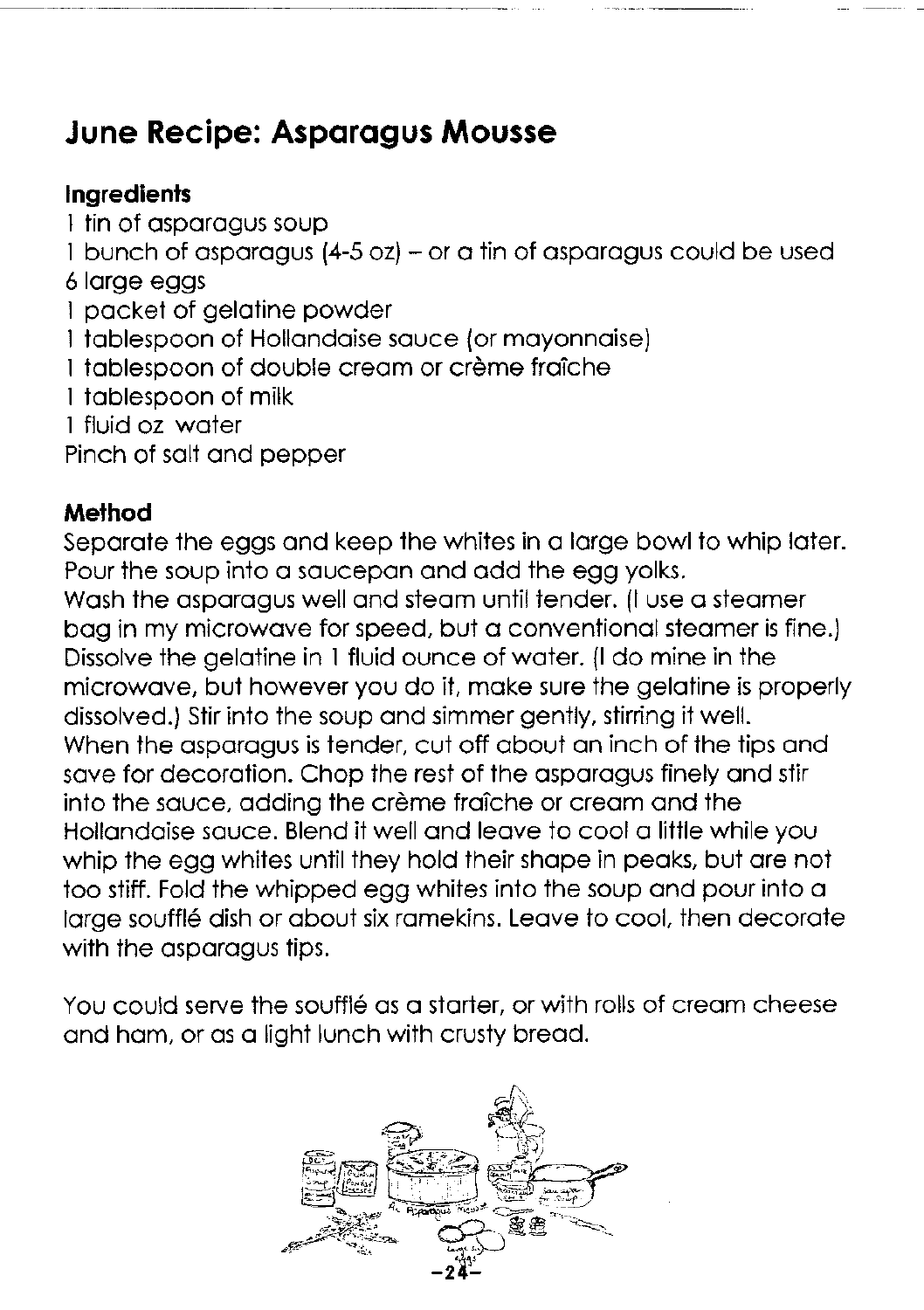# THE WILDER SIDE

I hope that you enjoyed your third warmest, and one of the driest, Aprils since 1914; 2007 was first warmest but I'm not complaining. At the moment, on 13 May, it is raining and that is much needed.

Last month I mentioned seeing my first Swallow of the year on 1 April. The Bucks Bird Club Bulletin for March records the earliest sighting as being on 23 March. The earliest of the hirundine group to arrive is usually th on the 19th. The last to arrive of the fast-flying summer migrants, though it is<br>not of the hirundine family, is the Swift. I saw two at Beaconsfield in the morning of 8 May, then, going to Little Marlow Gravel Pit that afternoon<br>they were there in good numbers - 50 plus. They are often to be seen in noisy screaming groups in past years along the stretch of road between ihe Beoconsfield Arms ond the Monisons roundobouts.

A summer-visiting folcon is the Hobby, which is sometimes described os o large Swift - or a small Peregrine; I have seen two so far this year, but to be honest one needs to be a fairly advanced birdwatcher to be able to identify them. Luckily, I've had plenty of practice.

The bluebells seem to have been more than usually gorgeous this year; it<br>may be because we have been seeing them in the more abundant warm sunshine which not only enhances the colour but also their scent. Cowslips<br>also seem more abundant with the occasional oxlip which looks more like o toller, multi-heoded primrose.

#### Darrell Hamley.



**Last minute news:**<br>Darrell and Jo want to express their heart-felt gratitude to all the friends at Hughenden who made the end of their Diamond Wedding Anniversary so very special by the celebration in Church House after the Ascension Day service.<br>They were quite overwhelmed by the love and generosity expressed in the gi ond good wishes given. Ed.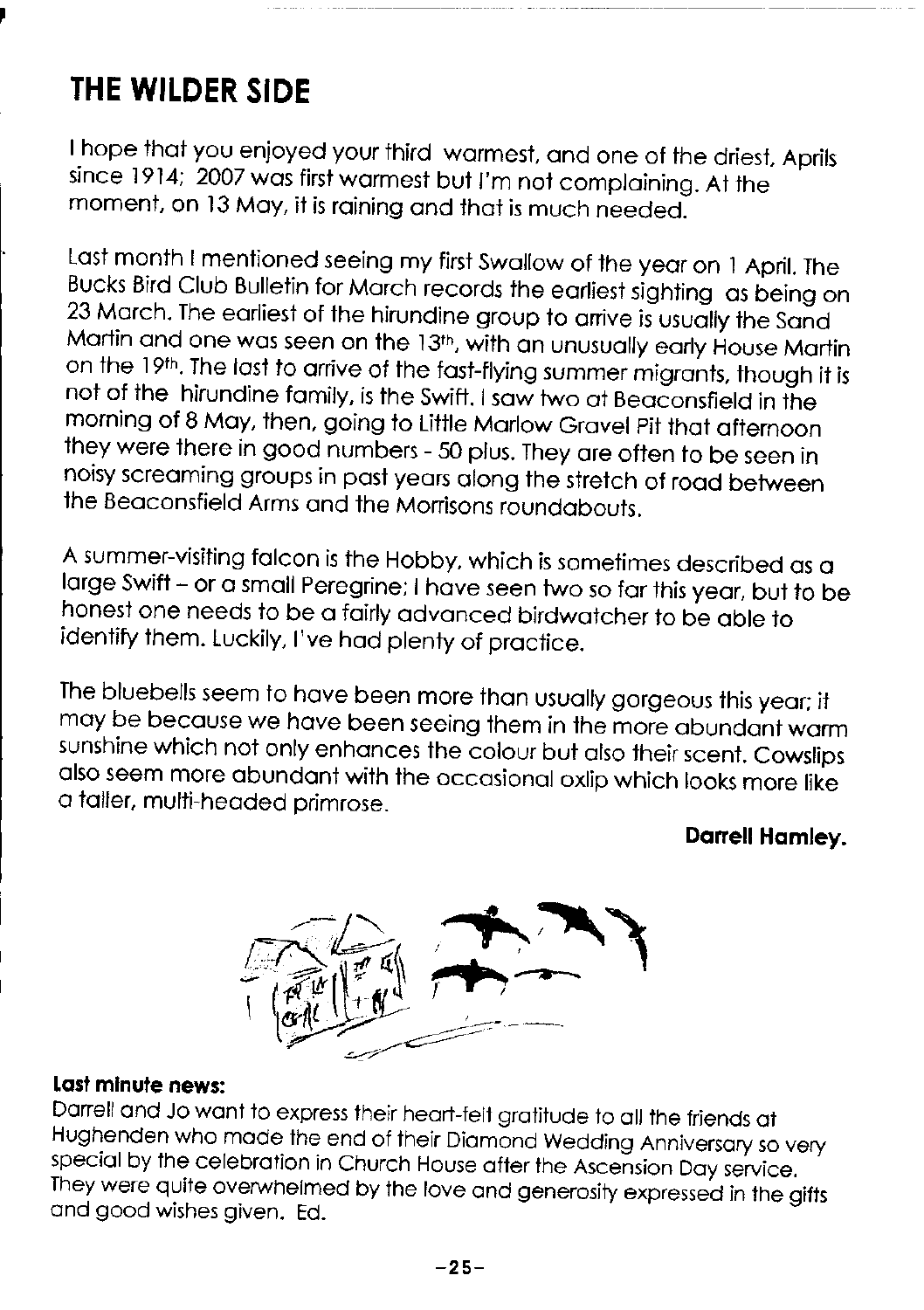### **SOLSTICE**

Crescenf moon.' crescent-winged aeria/ loonies hurl fleet, svelte bodies in swoop and flutfering turn, dredging seas of azure sky for tiny gnat and f/y.

High above this tousled field tunbling wifh podded rape, swallows feed late. Clouds like ships on fire drift towards the west where light resists the night.

Now their frenzied flight is done. Disfanf pines are sfencilled on fhe afferglow. Scribed upon my mind is solstice night. Memory, like midsummer's light, abides; so that swallows still can swoop for me on Christmas day, though bathed in southern sun they play so far away.

Ron Cretchley 27.6.99 www.thinkingpoet.co.uk

#### 'The Vicar of Baghdad' by Andrew White (Monarch Books) - A reflective review.

Whilst browsing in the extensive bookshop at Spring Harvest this year, this newly published outobiogrophy cought my eye, ond, in the mood to read something a little 'outside' my usual comfort zone, both in style and content, I purchased it.

Our time in Hughenden hos sponned o period of history thot hos seen hugely significant changes in the world, which has brought into sharp focus the different ideologies of Eost ond West. Iremember os if ii was yesterday, the afternoon we drove across to Buckinghamshire for Simon's interview for the post of vicor, lisiening to the events of 9/11 being broadcast on the radio as we travelled, and the shock of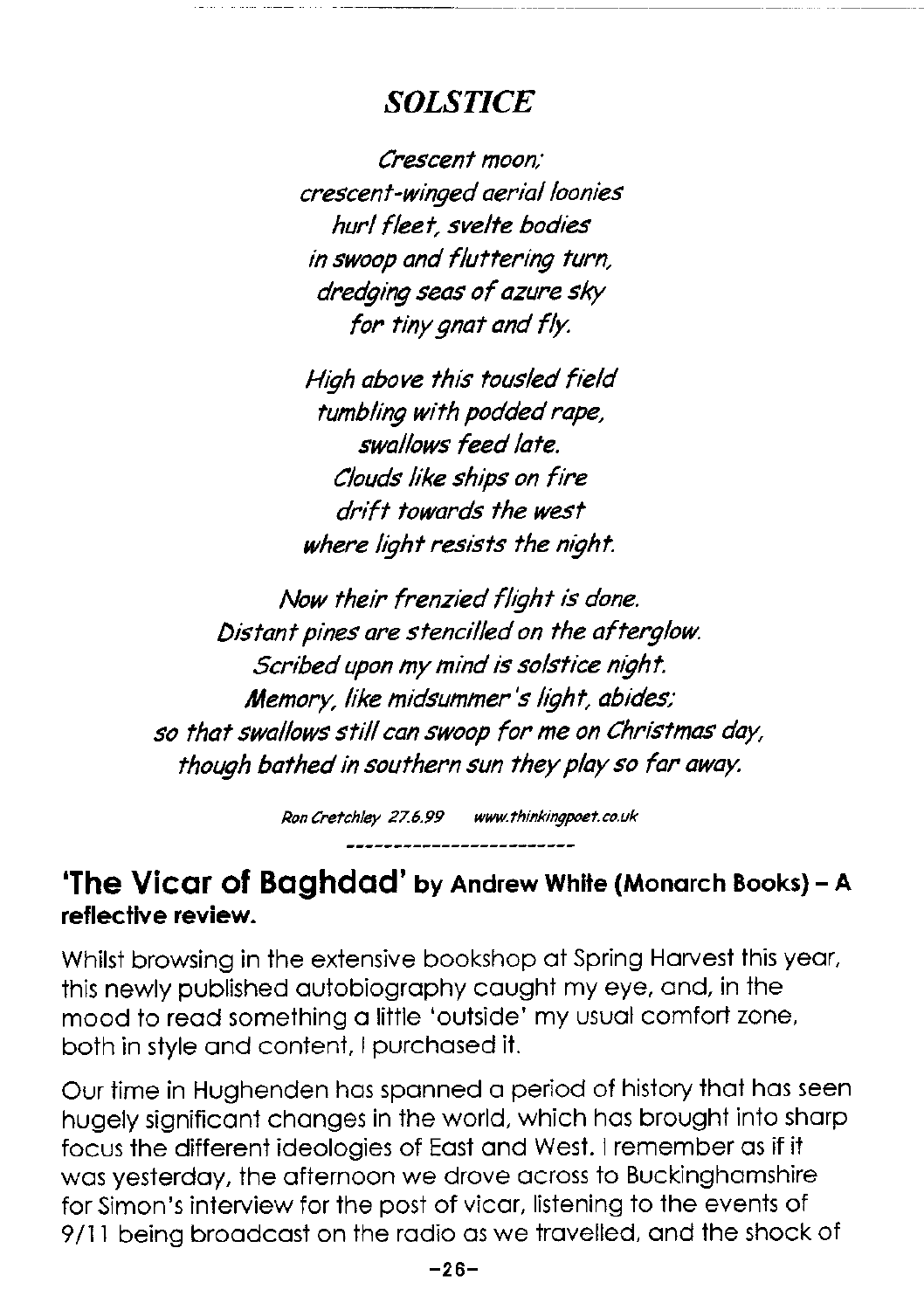the visuolimoges thot met us on the television when we orrived ot Fronk ond Dione's old home. I remember thinking, olong wiih countless others, "The world will never be the some ogoin!"

This specific event, os with other octs of terrorism since, hos served os <sup>o</sup>'woke up coll' to those, such os me, who consider themselves to be 'bears of less than significant brain', to seek to understand a little better the issues thot con provoke such unimoginoble violence.

9/11 is not, however, Andrew White's central concern in this book, olthough he does moke reference to it. In 'The Vicor of Boghdod', he gives o brief personol history of his colling ond the developmeni of his interest ond involvement in Middle Eost offoirs. lt then gives on occount of his extroordinory involvement in peoce initiotives, firstly within Israel and Palestine, and then in more recent years, his work in Iraq. Truly 'a man for our times', Andrew has been uniquely trusted by politicions ond religious leoders on ollsides. This is o story thot does not often get told: a story of God at work in the life of a man who is simply prepored to be in the ploce God hos colled him to be, in the foce of personolill-heolth ond of huge personol risk, effori ond socrifice. lt is the less known story behind the medio's portroyol of recent world events. It is the story of friendships across human divides, and shows the power of relational love, that can, again and again, defy the odds and give reason for hope.

I exhort you to read this book, and if, like me, you find you struggle a bit with the factual style, stick with it, because, time after time, it brings moments of insight, inspiroiion ond owe. lt hos left much to mull over, not leost o chollenge to moke proyer for oll those involved ln working for peoce ond reconciliotion in the Middle Eost, o priority, not jusi on optionol extrq! Above oll, it hos been on inspirotion to Hope, despite the odds, thot 'o foirer, more secure ond more just world'is possible.

#### Coth Cronk

Editor's note: I will try to obtoin o copy of 'The Vicor of Boghdod' to put in the church librory, in my copocity os bookstoll orgoniser. lf you would like to buy o copy for yourself, do let me know ond I will obtoin one from St.Andrew's.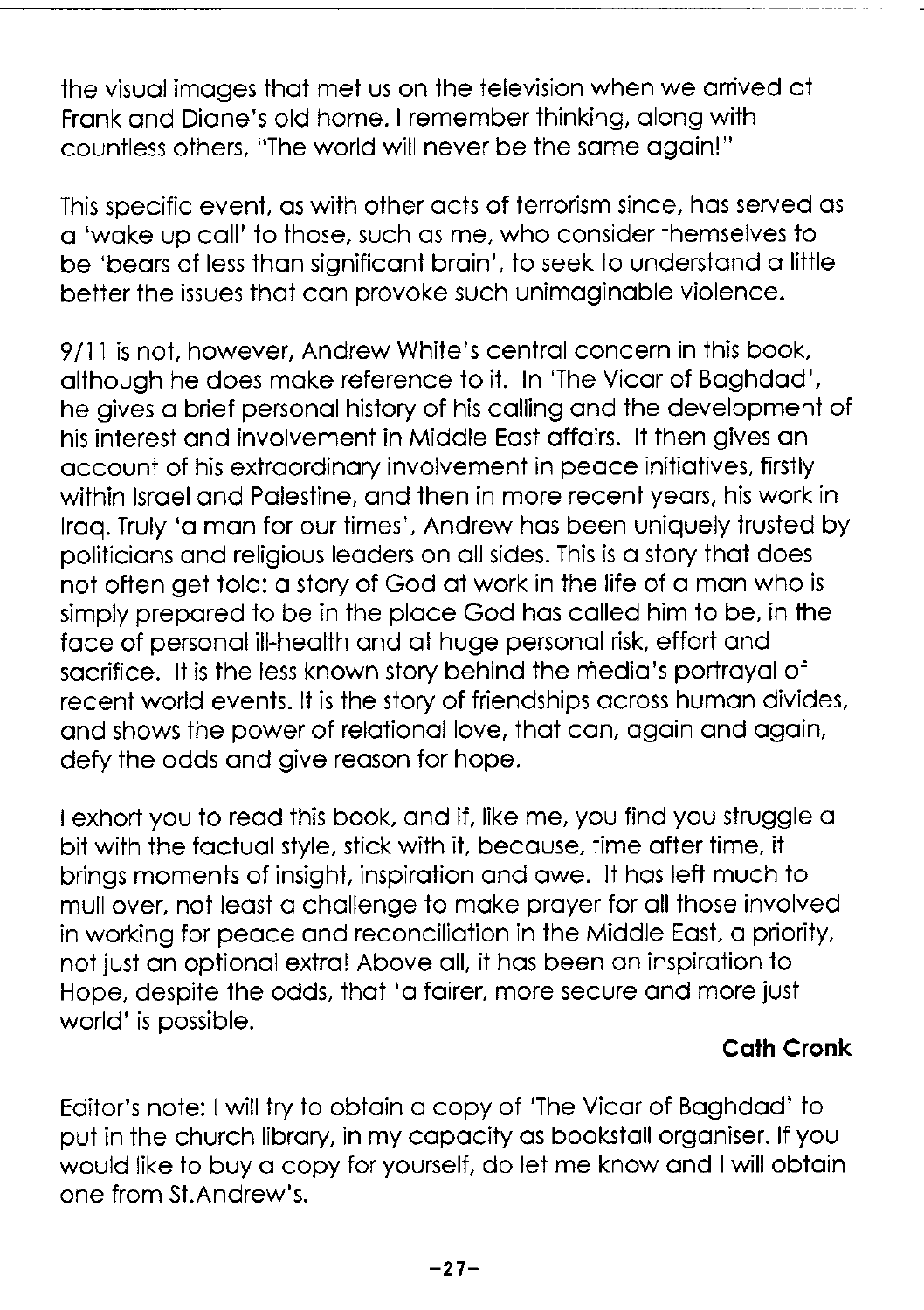

There will be a host of aames and activities to suit all ages, so why not bring a picnic and come and join in the fun



Make a note in your diary now and keep the date free

Sign up in the Social register at the back of church if you can come along or for further information call Chris Janes on 01494 562798

# **Good Companions**

Our May meeting featured a talk by Ken and June Brazier illustrated with a DVD presentation on the founding and work of Mercy Ships, an international Christian charity (reaistered in Scotland) using hospital ships and land-based programmes to deliver specialised health care and community development services to the forgotten poor. Beginning with the purchase of a retired ocean liner in 1978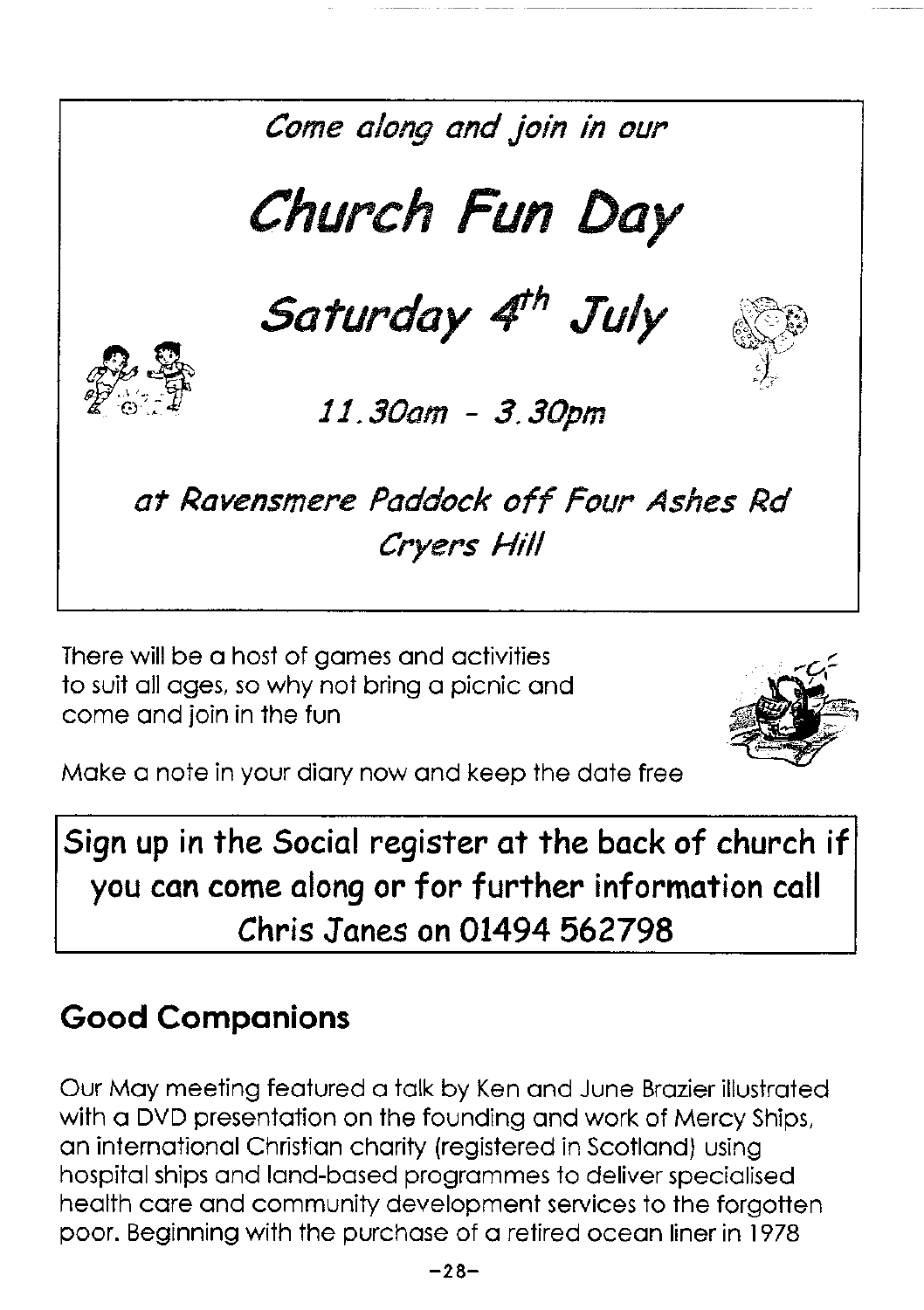which, otherwise destined for the scrap-yard, was renovated and converted into a hospital ship, it now has several vessels servina in more than 150 ports around the world delivering specialised medical operations to people in the developing countries who otherwise would not benefit from them, such as cleft lip repair and cataract removal. The fleet of ships also supply medical necessities to land centres which carry out similar work.

Medical professionals who volunteer perform the operations and dental, water and construction teams work alongside locals to empower community development. The charity continues its work without highly paid executives or fundraisers.

Members present individually supported a sponsored walk to be undertaken by Ken Brazier later this summer and showed their appreciation for an interesting and heart warming talk which gave us all a sobering reminder of the gross and unjust inequality which still afflicts our twenty first century world.

We have had to cancel our June meeting because of the Village Hall being required for the elections. We are, however, as suagested at the Pink and Lily lunch, having an outing instead. The coach will be leaving the Village Hall at 10.45 am. More about this in the next issue, and we hope the sun will be shining!

#### **Michael Harris**

## **From the Parish Registers**

#### **Holy Baptisms**

On Sunday 3 May: Alexander Hagan, son of Richard and Helen Roberts, of Glynswood, **High Wycombe** 

Daisy Annabelle Hammond, daughter of Benjamin Hammond and Rosalind Gumbley of South Maundin, Hughenden Valley

#### **The Departed**

Philip Frederick Hanton (aged 64)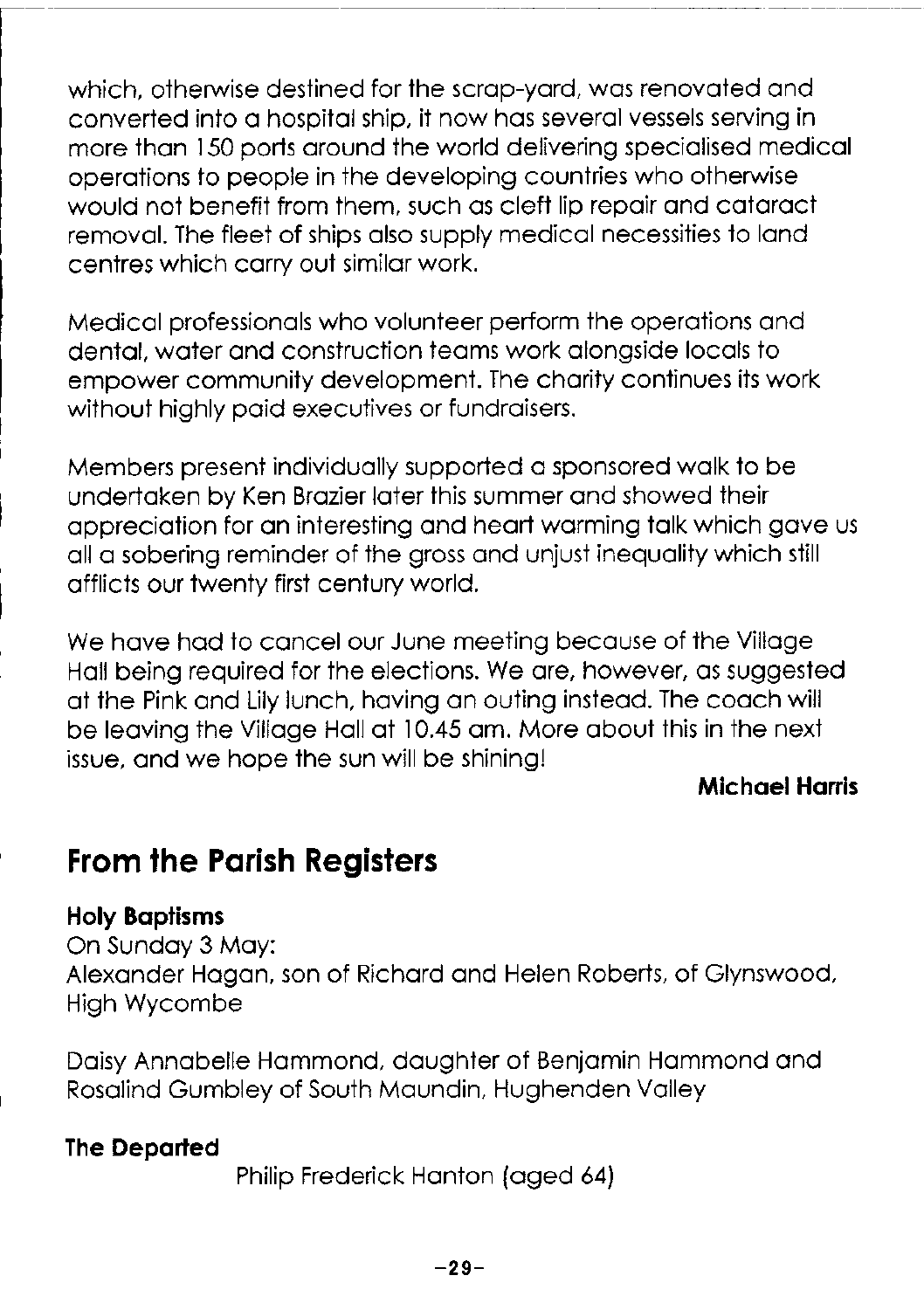Coffee Rota (after the 10.30 am service)

- June 7 Rito Pulley / Normo Clorke
	- 14 Norma Clarke / Trudi Richardson<br>21 Trudi Richardson / Catherine Teb
	- 21 Trudi Richordson / Cotherine Tebb
	- 28 Catherine Tebb / Jane Tucker

# Creche Rota

- June 7 Helen Collins / Shirley Brown / Helen Kendell<br>14 Jean Godfrey / Claire Toller / No third helpr
	- 14 Jean Godfrey / Claire Toller / No third helpr<br>21 Jane Lomas / Lucy Rippon / Sylvia Clark
		- Jane Lomas / Lucy Rippon / Sylvia Clark
	- 28 Elaine Morley / Angela Aze / Brian Morley

# **Flower Rota**

- June 7 Jeon Godfrey
	- 14
	- 21 Jeon Godfrey
	- 28



# **Tiny Tots Informal Service**

3rd Wednesday every month at 1.45 pm All are welcome at this service in church where we have o story, some songs, toys, teo ond squosh. Do come.

The next service is on l7 June

For details contact Nicky Fairbairn on 01494 520359

# July / August Issue of Outlook

Ouflook is published on the 28tn of eoch month, except in July ond December. The editor for the July / August 2009 issue is Sylvia Clark. Items for inclusion should reoch the Editor by e-moil ot mog@hughendenporishchurch.org.uk or be delivered to Failté, Boss Lane, Hughenden Valley by 15<sup>th</sup> June please.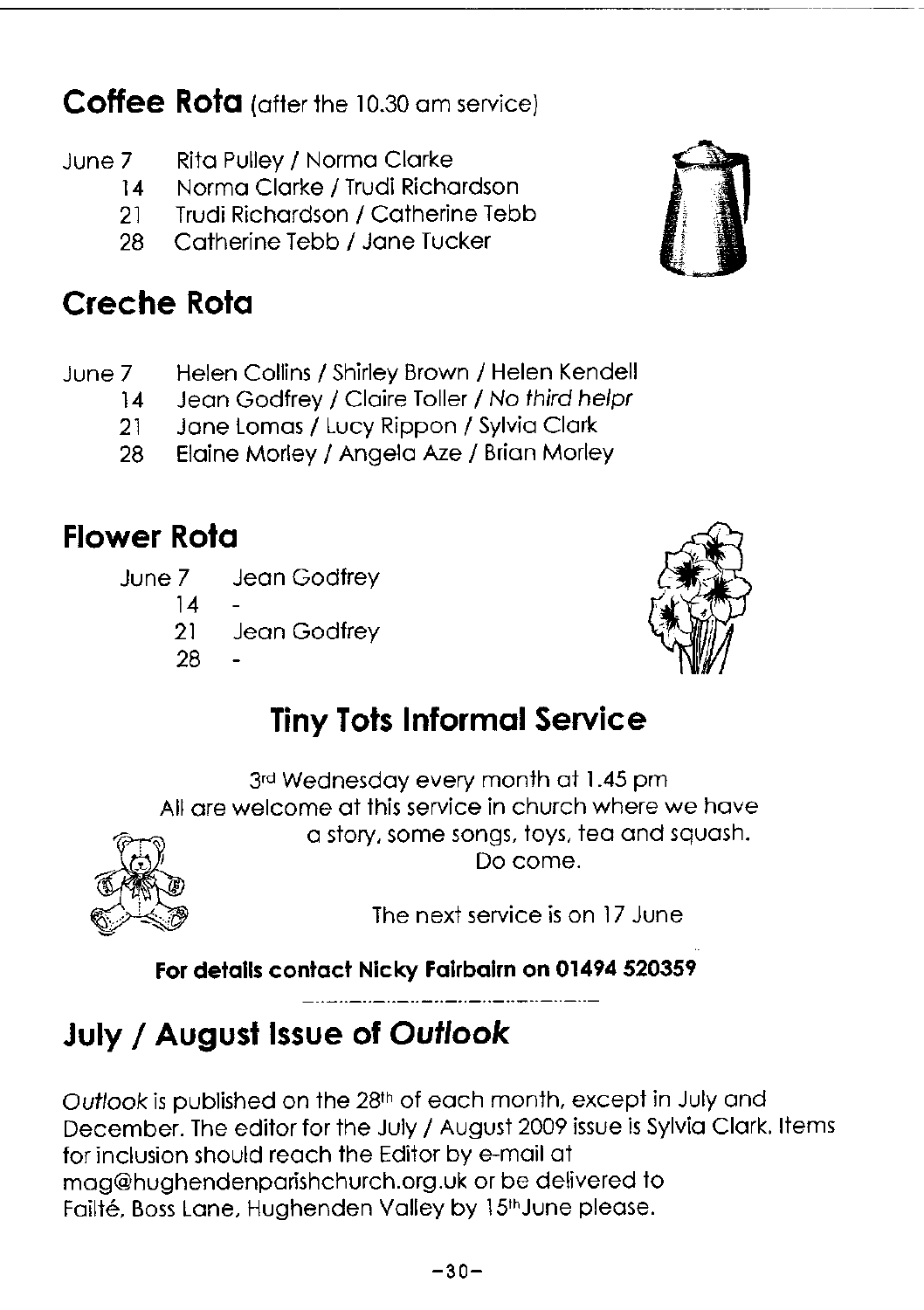#### Church Calendar for June with Service Details

 $\mathcal{L}$ 

| <b>JUNE Mon 1</b> | Visit of the Blessed Virgin Mary to Elizabeth                                                 |
|-------------------|-----------------------------------------------------------------------------------------------|
|                   | 7.30 am Morning Prayer: Church                                                                |
|                   | 10.00 am Holy Communion: Church (30 mins)                                                     |
|                   | 10.15 am Ladies' Daytime Fellowship and Bible Study                                           |
| Tue 2             | 7.45 am Morning Prayer: Church                                                                |
|                   | 1.00 pm Art Fellowship: Church House.                                                         |
|                   | 7.30 pm Bellringing Practice: Belltower                                                       |
|                   | 8.00 pm Mothers' Union:                                                                       |
| Wed 3             | 7.30 am Morning Prayer: Church                                                                |
|                   | 7.45 pm Choir Practice: Church                                                                |
| Thu 4             | 7.45 am Morning Prayer: Church                                                                |
| Fri 5             | 7.30 am Morning Prayer: Church                                                                |
| Sat 6             | 7.30 am Morning Prayer: Church                                                                |
|                   | Wedding: Vicki Hinton and Tony Franco                                                         |
| Sun 7             | <b>Trinity Sunday</b>                                                                         |
|                   | 8.00 am Holy Communion (Book of Common Prayer)                                                |
|                   | 9.00 am Sung Communion                                                                        |
|                   | 10.30 am All Age Family Service                                                               |
|                   | 6.00 pm Evensong (Book of Common Prayer) (no sermon)                                          |
|                   | 7.00 pm Prayer Hour: Church                                                                   |
| Mon 8             | 7.30 am Morning Prayer: Church                                                                |
|                   | 10.15 am Ladies' Daytime Fellowship and Bible Study                                           |
| Tue 9             | 7.45 am Morning Prayer: Church                                                                |
|                   | 1.00 pm Art Fellowship: Church House.                                                         |
|                   | 7.30 pm Bellringing Practice: Belltower                                                       |
| Wed 10            | 7.30 am Morning Prayer: Church                                                                |
|                   | 7.45 pm Choir Practice: Church                                                                |
| <b>Thu 11</b>     | Day of Thanksgiving for the Institution of the Holy                                           |
|                   | <b>Communion (Corpus Christi)</b>                                                             |
|                   | 7.45 am Morning Prayer: Church                                                                |
|                   | 8.00 pm Sung Eucharist: Church                                                                |
| Fri 12            | <b>Barnabas the Apostle</b>                                                                   |
|                   | 7.30 am Morning Prayer: Church                                                                |
|                   | 10.00 am Holy Communion: Church (30 mins)                                                     |
| Sat 13            | 7.30 am Morning Prayer: Church                                                                |
|                   | 8.00 am Men's Breakfast: Church House                                                         |
| Sun 14            | <b>First Sunday after Trinity</b>                                                             |
|                   | 8.00 am Holy Communion (said)                                                                 |
|                   | 9.00 am Mattins (Book of Common Prayer)                                                       |
|                   | 10.30 am Family Communion with JC club                                                        |
|                   | Local Ramble with refreshments<br>6.00 pm Just Come - a service of welcome, worship, word and |
|                   | witness                                                                                       |
|                   |                                                                                               |
| Mon 15            | 7.00 pm Prayer Hour<br>7.30 am Morning Prayer: Church                                         |
|                   | 10.15 am Ladies' Daytime Fellowship and Bible Study                                           |
| Tue 16            | 7.45 am Morning Prayer: Church                                                                |
|                   | 1.00 pm Art Fellowship: Church House.                                                         |
|                   |                                                                                               |

7.30 pm Bellringing Practice: Belltower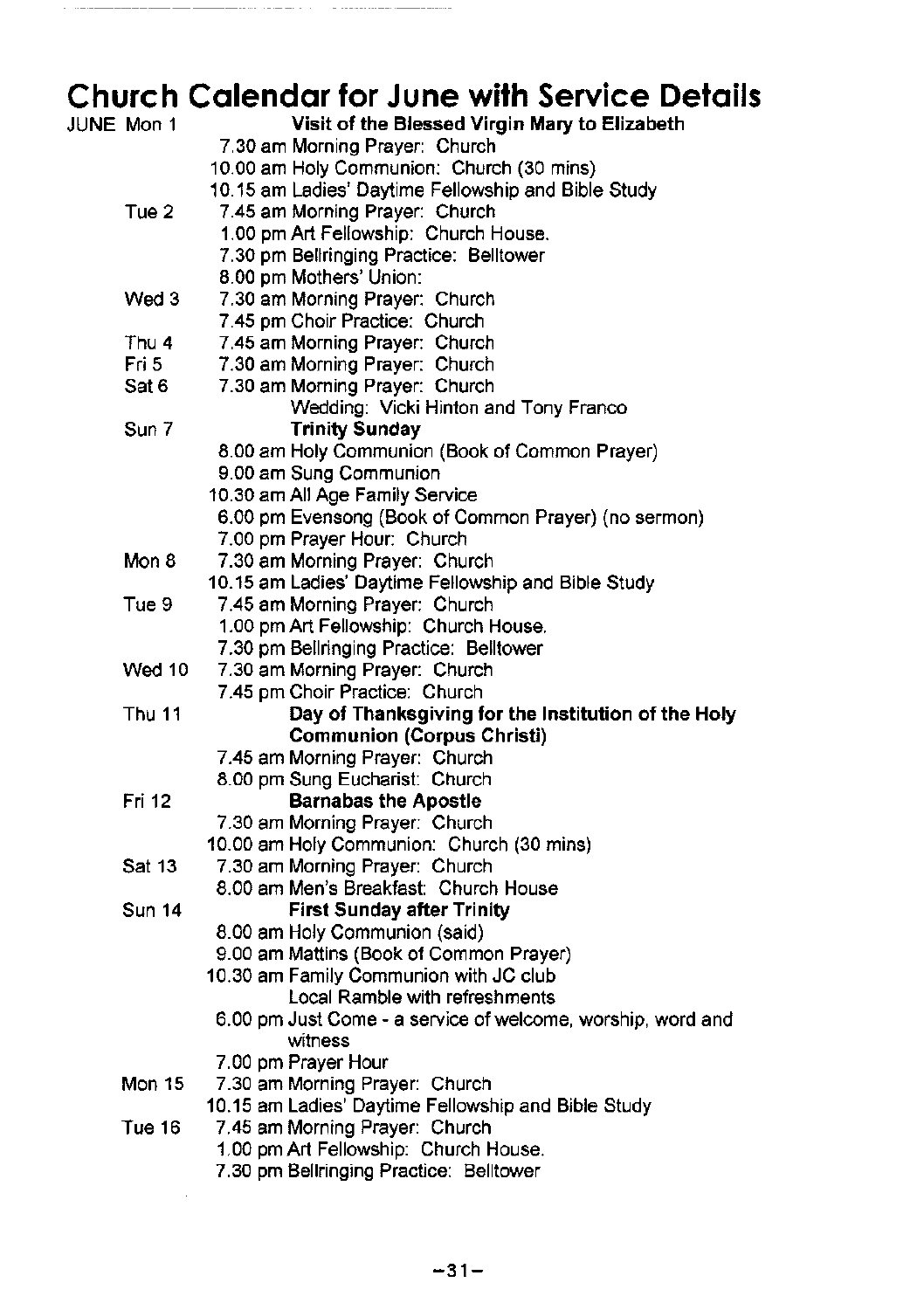| Wed 17        | 7.30 am Morning Prayer: Church                          |
|---------------|---------------------------------------------------------|
|               | 1.45 pm Tiny Tots' Picnic: Mothers' Union Family Garden |
|               | 7.45 pm Choir Practice: Church                          |
| Thu 18        | 7.45 am Morning Prayer: Church                          |
|               | 10.30 am Friendship morning: Church House.              |
| Fri 19        | 7.30 am Morning Prayer: Church                          |
|               | Churchyard Clear-up and Barbecue                        |
| <b>Sat 20</b> | 7.30 am Morning Prayer: Church                          |
| <b>Sun 21</b> | <b>Second Sunday after Trinity</b>                      |
|               | 8.00 am Holy Communion (said)                           |
|               | 9.00 am Sung Communion                                  |
|               | 10.30 am Informal Family Service with JC Club           |
|               | 6.00 pm Evensong (Book of Common Prayer) (no sermon)    |
|               | 7.00 pm Prayer Hour                                     |
| Mon 22        | 7.30 am Morning Prayer: Church                          |
|               | 10.15 am Ladies' Daytime Fellowship and Bible Study     |
| Tue 23        | 7.45 am Morning Prayer: Church                          |
|               | 1.00 pm Art Fellowship: Church House.                   |
|               | 7.30 pm Bellringing Practice: Belltower                 |
| Wed 24        | Birth of John the Baptist                               |
|               | 7.30 am Morning Prayer: Church                          |
|               | 10.00 am Holy Communion: Church (30 mins)               |
|               | 7.45 pm Choir Practice: Church                          |
| Thu 25        | 7.45 am Morning Prayer: Church                          |
| <b>Fri 26</b> | 7.30 am Morning Prayer: Church                          |
|               | Evening Walk and Midnight Feast                         |
| Sat 27        | 7.30 am Morning Prayer: Church                          |
| <b>Sun 28</b> | <b>Third Sunday after Trinity</b>                       |
|               | 8.00 am Holy Communion (said)                           |
|               | 9.00 am Mattins (Book of Common Prayer)                 |
|               | 10.30 am Family Communion with JC club                  |
|               | 6.00 pm Evensong (Book of Common Prayer) (no sermon)    |
|               | 7.00 pm Prayer Hour                                     |
| <b>Mon 29</b> | <b>Peter and Paul, Apostles</b>                         |
|               | 7.30 am Morning Prayer: Church                          |
|               | 9.30 am Mums' Bible Study                               |
|               | 10.00 am Holy Communion: Church (30 mins)               |
|               | 10.15 am Ladies' Daytime Fellowship and Bible Study     |
| Tue 30        | 7.45 am Morning Prayer: Church                          |
|               | 1.00 pm Art Fellowship: Church House.                   |
|               | 7.30 pm Bellringing Practice: Belltower                 |

<del>. . . . . . . . . . . . . . . .</del> . . . . . .

 $\frac{1}{2}$ 

# **Meetings and Organisations**

| <b>Housegroups</b>          | Weekdays – see weekly notices sheet for details |                                                                             |  |
|-----------------------------|-------------------------------------------------|-----------------------------------------------------------------------------|--|
| CYFA (School<br>Years $10+$ |                                                 | 8.00 pm Alternate Sundays - please phone Mike<br>Dean (463376) for details. |  |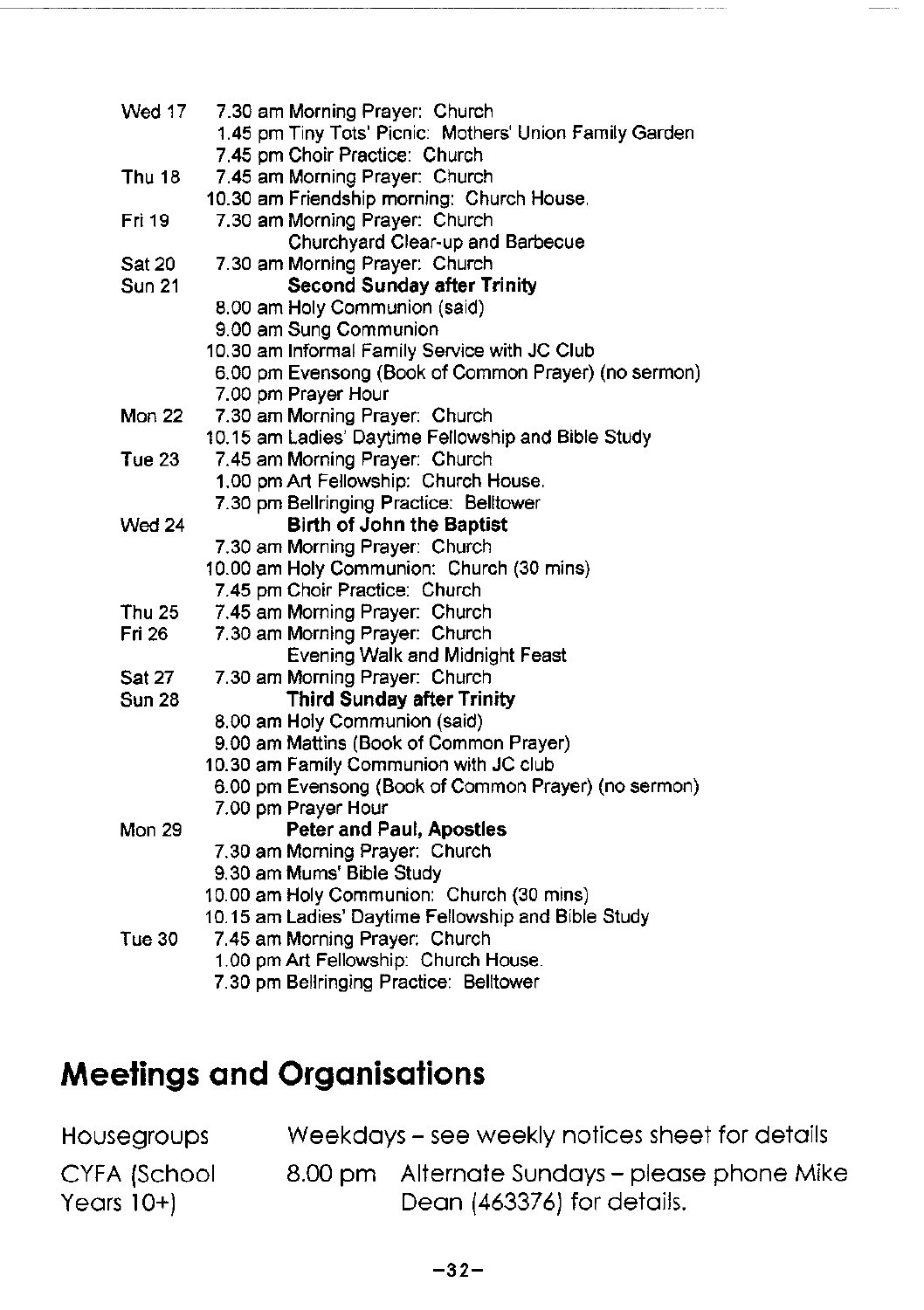|                                            | <b>AUS MU GI SI MICHAEL &amp; AIL ANGER</b> |                     |
|--------------------------------------------|---------------------------------------------|---------------------|
| <b>VICAR</b>                               | <b>Rev Simon Cronk</b>                      | 563439              |
| <b>NON STIPENDIARY PRIEST</b>              | Rev Fred Friend                             | 563168              |
| <b>LICENSED LAY MINISTER</b>               | <b>Bill Geers</b>                           | 562423              |
| <b>CHURCHWARDENS</b>                       | <b>Andrew Sykes</b>                         | 563018              |
|                                            | Derek Godfrey                               | 565956              |
| <b>PARISH CLERK &amp; VERGER</b>           | Arthur Johnson                              | $521\overline{471}$ |
| <b>PARISH ADMINISTRATOR/CHURCH NOTICES</b> | Lin Smit                                    | 462094              |
| PCC LAY VICE CHAIRMAN                      | Mike Dean                                   | 463376              |
| <b>PCC SECRETARY</b>                       | Penny Austin                                | 529596              |
| PCC ASSISTANT SECRETARY                    | Anne Dean                                   | 463376              |
| <b>PCC TREASURER</b>                       | Mike Morgan                                 | 514252              |
| PCC ASSISTANT TREASURER                    | David Cornwall                              | 714718              |
| PLANNED GIVING SECRETARIES                 | David & Joyce Cornwall                      | 714718              |
| <b>TASK GROUP LEADERS:</b>                 |                                             |                     |
| <b>WORSHIP</b>                             | Simon Cronk                                 | 563439              |
| <b>PASTORAL SUPPORT</b>                    | Anne Dean                                   | 463376              |
| <b>YOUTH</b>                               | Mike Dean                                   | 463376              |
|                                            | Jane Tucker                                 | 534989              |
|                                            | Norma Clarke (Administrator)                | 563116              |
|                                            | Helen Byrne (Co-ordinator)                  | 564342              |
| <b>MISSION</b>                             | Peter Toller                                | 551415              |
| <b>SOCIAL &amp; OUTREACH</b>               | <b>Frank Hawkins</b>                        | 565050              |
| <b>ALPHA COURSE - ADMINISTRATOR</b>        | <b>Diane Hawkins</b>                        | 565050              |
| <b>ELECTORAL ROLL OFFICER</b>              | <b>David Cornwall</b>                       | 714718              |
| DEANERY SYNOD REPRESENTATIVES              | <b>Bill Geers</b>                           | 562423              |
|                                            | Arthur Johnson                              | 521471              |
|                                            | Malcolm Leflaive                            | 563634              |
| ORGANIST AND CHOIRMASTER                   | Neil Brice                                  | 445899              |
| <b>WORSHIP LEADER</b>                      | <b>Tony Sackville</b>                       | 446035              |
| <b>SERVERS</b>                             | Andrew Cole                                 | 442191              |
| <b>MOTHERS' UNION</b>                      | Jean A. Godfrey                             | 565956              |
| <b>CAPTAIN OF BELLRINGERS</b>              | David Cornwall                              | 714718              |
| <b>HOSPITAL VISITING CO-ORDINATORS</b>     | Stan Cole                                   | 562174              |
|                                            | Sara Badrick                                | 534275              |
| <b>VALLEY WIVES</b>                        | <b>Jill Graves</b>                          | 563813              |
| <b>CRECHE ROTA</b>                         | <b>Claire Toller</b>                        | 551415              |
| <b>CHRISTIANS IN THE COMMUNITY</b>         | Norma Clarke                                | 563116              |
| FRIENDSHIP MORNING                         | <b>Judith Camplisson</b>                    | 565108              |
| CHURCH HOUSE TEAS BOOKINGS                 | Parish Administrator                        | 462094              |
|                                            | Dorothy Griffiths                           | 525645              |
| <b>CHURCH COFFEE ROTA</b>                  | Sylvia Clark                                | 562801              |
| <b>CHURCH FLOWERS</b>                      | Jean Godfrey                                | 522198              |
| <b>CHURCH BOOKSTALL</b>                    | <b>Bill and Geraldine Geers</b>             | 562423              |
| <b>CHURCH HOUSE BOOKINGS</b>               | Parish Administrator                        | 462094              |
| <b>HUGHENDEN VILLAGE HALL</b>              | <b>Diana Gibbons</b>                        | 565942              |
| <b>NAPHILL VILLAGE HALL</b>                | Pam Smith                                   | 563364              |
| <b>OUTLOOK MAGAZINE EDITORS</b>            | <b>Sylvia Clark</b>                         | 562801              |
|                                            | Helen Byrne                                 | 564342              |
|                                            | <b>Geraldine Geers</b>                      | 562423              |
| <b>MAGAZINE DISTRIBUTION</b>               | John Babb                                   | 563342              |

#### Who's Who at St Michael & All Angels

 $\sim$ 

 $\label{eq:1} \begin{array}{lllllllllllllllll} \hline \textbf{1} & \textbf{1} & \textbf{1} & \textbf{1} & \textbf{1} & \textbf{1} & \textbf{1} & \textbf{1} & \textbf{1} & \textbf{1} & \textbf{1} & \textbf{1} & \textbf{1} & \textbf{1} & \textbf{1} & \textbf{1} & \textbf{1} & \textbf{1} & \textbf{1} & \textbf{1} & \textbf{1} & \textbf{1} & \textbf{1} & \textbf{1} & \textbf{1} & \textbf{1} & \textbf{1} & \textbf{1}$ 

\_\_\_\_\_\_\_\_\_\_

 $\sim 1000$  . The  $\sim 1000$ 

 $\sim$  -mass construction

#### www.hughendenparishchurch.org.uk